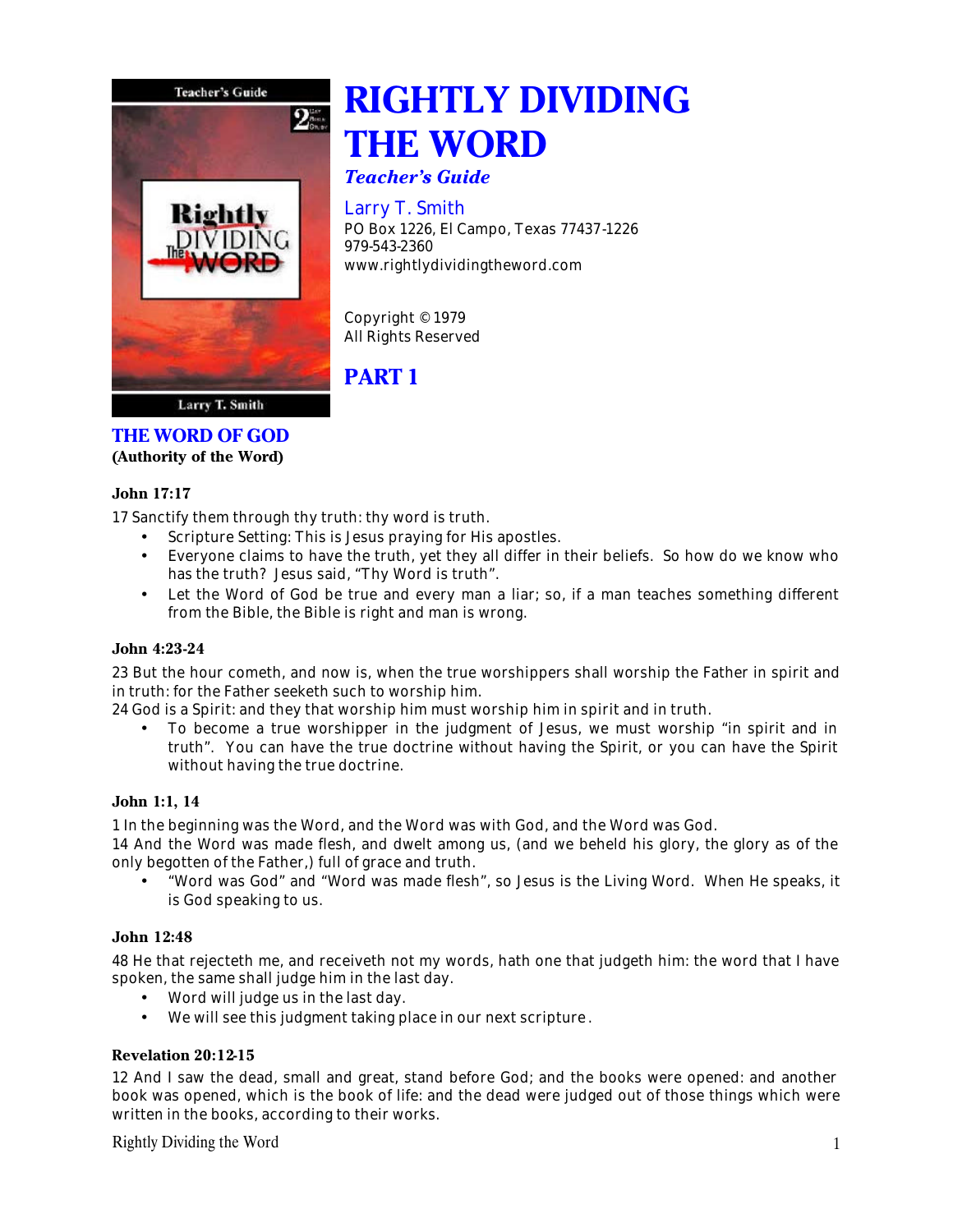13 And the sea gave up the dead which were in it; and death and hell delivered up the dead which were in them: and they were judged every man according to their works.

14 And death and hell were cast into the lake of fire. This is the second death.

15 And whosoever was not found written in the book of life was cast into the lake of fire.

- All people "small and great" must someday stand before God.
- Two books mentioned: One is the book (singular) of life; the other is the 66 books (plural) of the Bible the will judge us in the last day.
- The works of one's present life will be compared with what the Bible says it must come up to. If is does not meet the requirements of the Word, they will be "cast into the lake of fire".
- Some people say, "I don't believe Jesus will send me to hell just because I don't obey the Bible." But, according to these scriptures, He will. If the Word is going to judge us in the last day, I would have to say that it carries a lot of authority to tell me what to do. (It is truth!)

#### **2 Timothy 3:12-16**

12 Yea, and all that will live godly in Christ Jesus shall suffer persecution.

13 But evil men and seducers shall wax worse and worse, deceiving, and being deceived.

14 But continue thou in the things which thou hast learned and hast been assured of, knowing of whom thou hast learned them;

15 And that from a child thou hast known the holy scriptures, which are able to make thee wise unto salvation through faith which is in Christ Jesus.

16 All scripture is given by inspiration of God, and is profitable for doctrine, for reproof, for correction, for instruction in righteousness:

- Scripture Setting: Paul is writing to Timothy, who is already saved.
- Verse 13: Paul is warning Timothy that "evil men and seducers shall wax worse and worse".
- Verse 14: Because of these evil men (false teachers), Paul warns Timothy to continue in what he has learned. What things? The things taught by Paul (refer to Verse 10).
- Some people try to read this scripture today and say, "I don't need what you have to say because the Bible says for me to continue in what I have learned." This is not telling you and me to continue in what we have learned, but it is Paul telling Timothy to continue in what he has learned. For this to benefit us, we must learn what Paul preached, and since Paul was an apostle, he was actually warning against teaching something different from the apostles. We must keep the scripture in its proper context in order to understand its true meaning.
- Verse 16: The Word was written by men, but God inspired them as to what to write. That's why it is called the Word of God. You can use it for doctrine, reproof, correction, or instruction.

#### **2 Peter 1:20-21**

20 Knowing this first, that no prophecy of the scripture is of any private interpretation.

21 For the prophecy came not in old time by the will of man: but holy men of God spake as they were moved by the Holy Ghost.

• The Word is not a man's "private interpretation" (or opinion). Men wrote, "As they were moved by the Holy Ghost". (Example: Isaiah was not writing what he thought; he was writing what God told him to write. Some of the Old Testament writers didn't even know the full meaning of all they were writing at times. It's similar to a secretary taking dictation from the boss. God spoke it and man wrote it.)

#### **2 Peter 3:15-18**

15 And account that the longsuffering of our Lord is salvation; even as our beloved brother Paul also according to the wisdom given unto him hath written unto you;

16 As also in all his epistles, speaking in them of these things; in which are some things hard to be understood, which they that are unlearned and unstable wrest, as they do also the other scriptures, unto their own destruction.

17 Ye therefore, beloved, seeing ye know these things before, beware lest ye also, being led away with the error of the wicked, fall from your own stedfastness.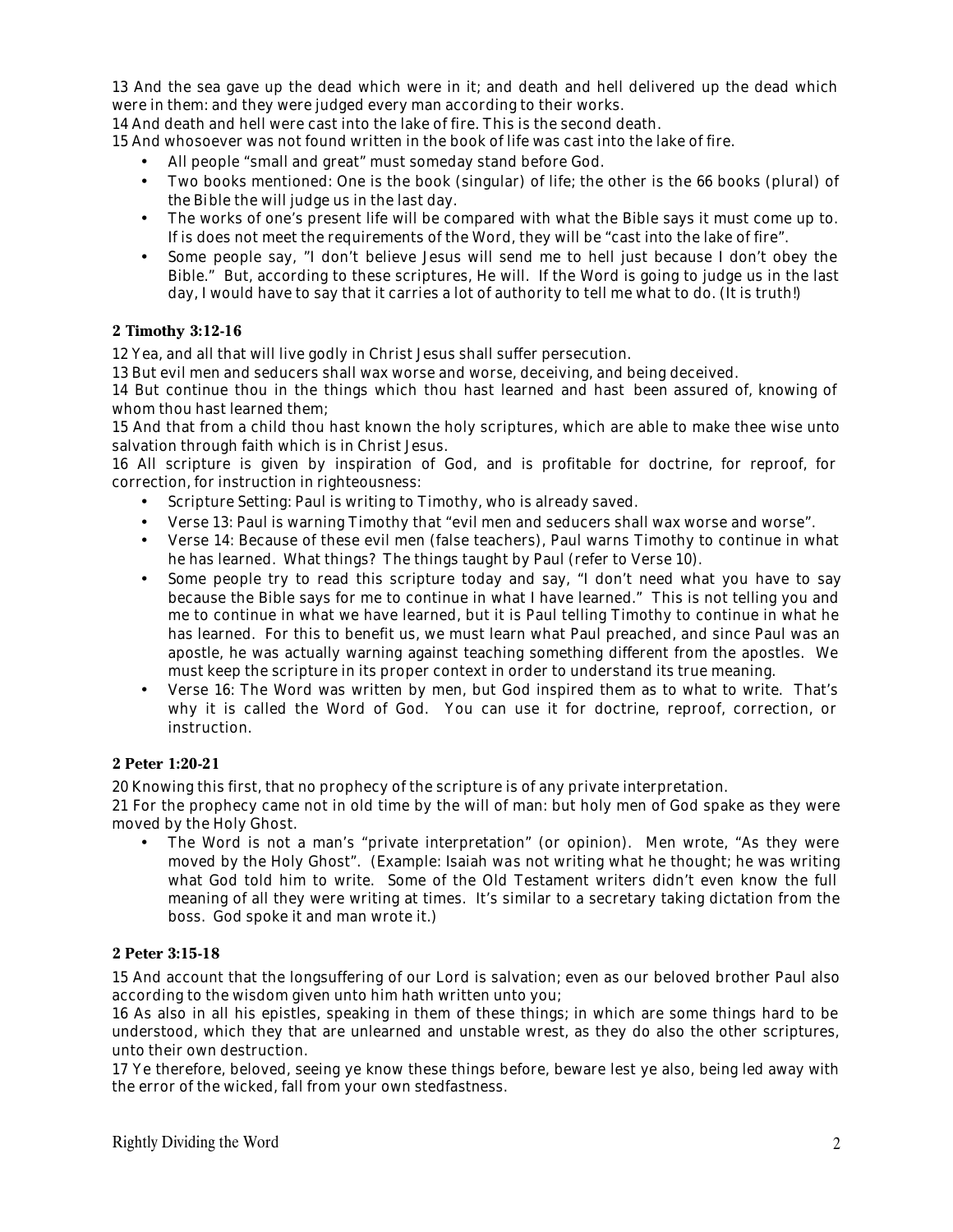18 But grow in grace, and in the knowledge of our Lord and Saviour Jesus Christ. To him be glory both now and for ever. Amen.

- Paul also wrote letters "according to the wisdom given unto him". Some people try to understand these without the experience of the book of Acts and cannot properly comprehend them.
- It is possible to wrestle with the scriptures to one's own destruction.
- They would be in the error of the wicked if they fell from their own steadfastness (fell from what the apostles taught).

#### **Revelation 22:18-20**

18 For I testify unto every man that heareth the words of the prophecy of this book, If any man shall add unto these things, God shall add unto him the plagues that are written in this book:

19 And if any man shall take away from the words of the book of this prophecy, God shall take away his part out of the book of life, and out of the holy city, and from the things which are written in this book.

20 He which testifieth these things saith, Surely I come quickly. Amen. Even so, come, Lord Jesus.

- Can't add to nor take away from the Word.
- Some feel this scripture is speaking only about the book of Revelation and it may well be, but Deut. 4:2 says the same thing concerning the entire Word of God.

#### **2 Timothy 2:15**

15 Study to show thyself approved unto God, a workman that needeth not to be ashamed, rightly dividing the word of truth.

- You must study the Bible in order to not be ashamed in the judgment.
- The Word must be rightly divided because you can take scripture out of context and make the Bible say anything you want it to. (Example: One scripture says, Judas went out and hung himself", and another says, "Go ye and do likewise". But, if you put those two together, you will be in trouble.)
- The divisions of the New Testament:
	- o Four Gospels (Matthew, Mark, Luke, and John): These books begin somewhere around the birth of Jesus and end somewhere around the death of Jesus, so they are the biography of the life of Jesus.
	- o Acts (Actions of the apostles): The only book in the entire Bible with the verbatim preaching of the apostles to the lost, telling a person how to be saved. So, if you want to know what the apostles preached to the lost, you have to go to the book of Acts. Some say, "That's only one book", but so is Genesis. If you want to know in detail how the earth was created, you have to read Genesis, because it is the only book that has it. Yet, it is true because it is the Word of God. Another reason I place full confidence in the book of Acts is because every book before the book of Acts leads right up to it and every book after Acts confirms it.
	- o Epistles (Romans through Jude): These are letters written to the church, or individuals in the church, that are already saved. These tell them how to live and act and warn of false teachers, etc.
	- o Revelation (A book of prophecy which is written in symbolic form). (Example: Two women are mentioned, one is the nation of Israel and the other is the false church 'Mother of Harlots'). You also read about a dragon, various beasts, and horses, which all represent something else. That is why you should never try to begin studying your Bible by reading Revelation.

# **IMPORTANCE OF THE WORD**

#### **(Questions to inspire thought and purpose)**

- Some say, "It doesn't matter what you believe as long as you are sincere." Can a man be sincerely wrong? What does the Word say about this?
- Is doctrine important according to the Word? (If the Bible says doctrine is not important, it isn't important; but if the Bible says it's important, then it is important.)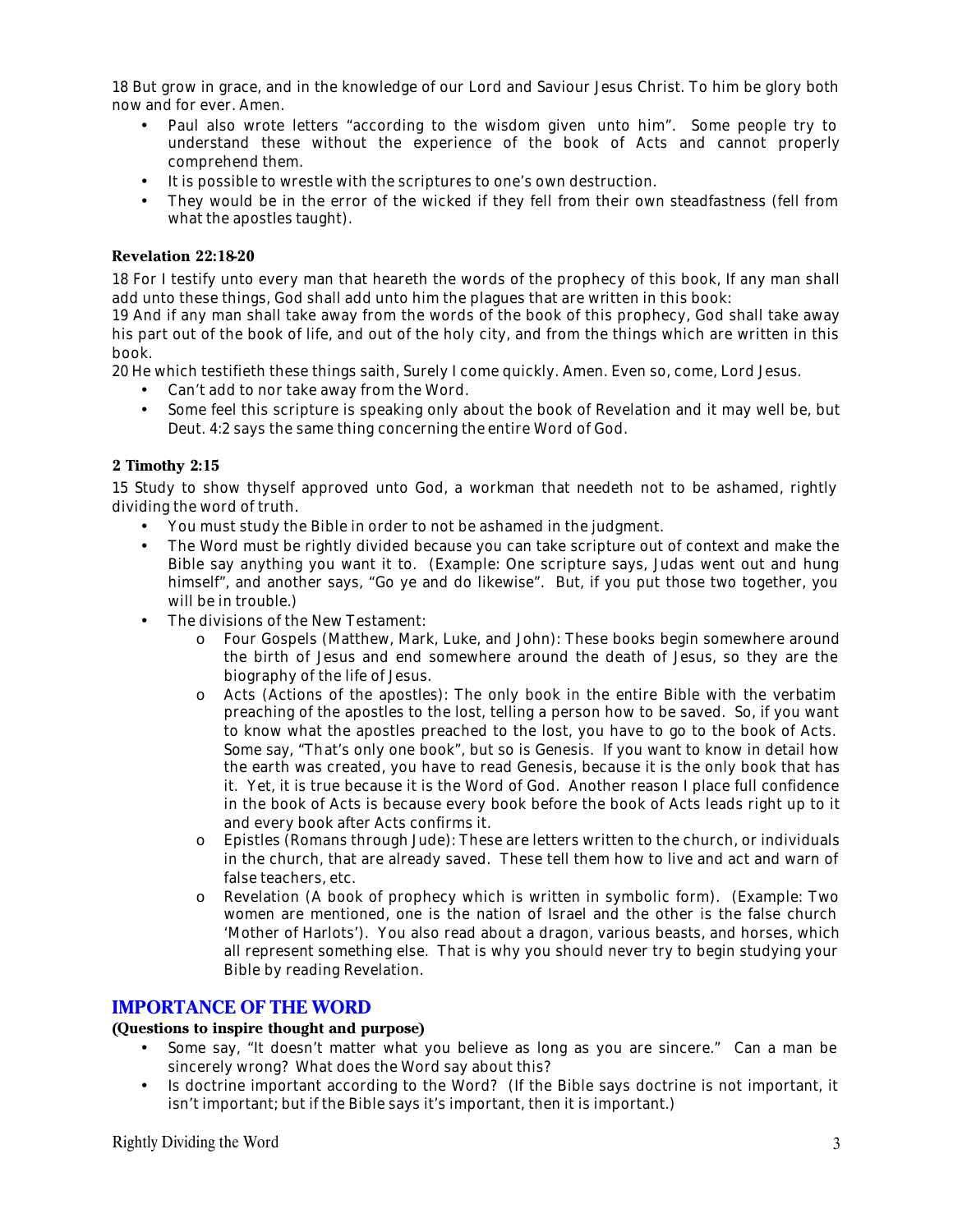- Are there false prophets today?
- Who are the false prophets according to the Word? (By the time we finish this study, you will know exactly how to tell a false prophet according to the Word of God.)
- Is the "Word-Doctrine-Gospel" necessary for salvation? (These words can be used interchangeably because they basically mean the same thing and may people feel they are not essential for salvation. But let's see what the Word says about this.)

# **2 Timothy 4:1-4**

1 I charge thee therefore before God, and the Lord Jesus Christ, who shall judge the quick and the dead at his appearing and his kingdom;

2 Preach the word; be instant in season, out of season; reprove, rebuke, exhort with all longsuffering and doctrine.

3 For the time will come when they will not endure sound doctrine; but after their own lusts shall they heap to themselves teachers, having itching ears;

4 And they shall turn away their ears from the truth, and shall be turned unto fables.

- Preach what? The Word.
- The time will come when men will not endure sound doctrine.
- Because the people are full of lust, they shall hire them a preacher that will tickle their ears (tell them what they want to hear).
- They will turn from the truth. What truth? The one taught by the apostles.

# **1 Timothy 1:3**

3 As I besought thee to abide still at Ephesus, when I went into Macedonia, that thou mightest charge some that they teach no other doctrine,

• "No other doctrine". From What? From the one the apostles taught, because Paul was doing the writing.

# **1 Timothy 4:13-16**

13 Till I come, give attendance to reading, to exhortation, to doctrine.

14 Neglect not the gift that is in thee, which was given thee by prophecy, with the laying on of the hands of the presbytery.

15 Meditate upon these things; give thyself wholly to them; that thy profiting may appear to all.

16 Take heed unto thyself, and unto the doctrine; continue in them: for in doing this thou shalt both save thyself, and them that hear thee.

- Give attendance to doctrine.
- Doctrine will save you and those that hear you. (COMMENT: Sounds as if Paul believes doctrine is important.")

# **2 Timothy 2:24-26**

24 And the servant of the Lord must not strive; but be gentle unto all men, apt to teach, patient,

25 In meekness instructing those that oppose themselves; if God peradventure will give them repentance to the acknowledging of the truth;

26 And that they may recover themselves out of the snare of the devil, who are taken captive by him at his will.

- Some people oppose themselves. Why? Because they haven't acknowledged the truth.
- If people do not have truth, they are in a "snare of the devil". Notice the emphasis continually placed on "the truth" as though there is one truth that saves and all others are error.
- Man divided this into chapter and verse for reference purposes but they sometimes divided a thought with a chapter; so keep this in mind when studying the Bible or you may not understand it properly. Here in Chapter 3, Paul is still continuing the thought of Chapter 2.

# **2 Timothy 3:1-7**

1 This know also, that in the last days perilous times shall come.

2 For men shall be lovers of their own selves, covetous, boasters, proud, blasphemers, disobedient to parents, unthankful, unholy,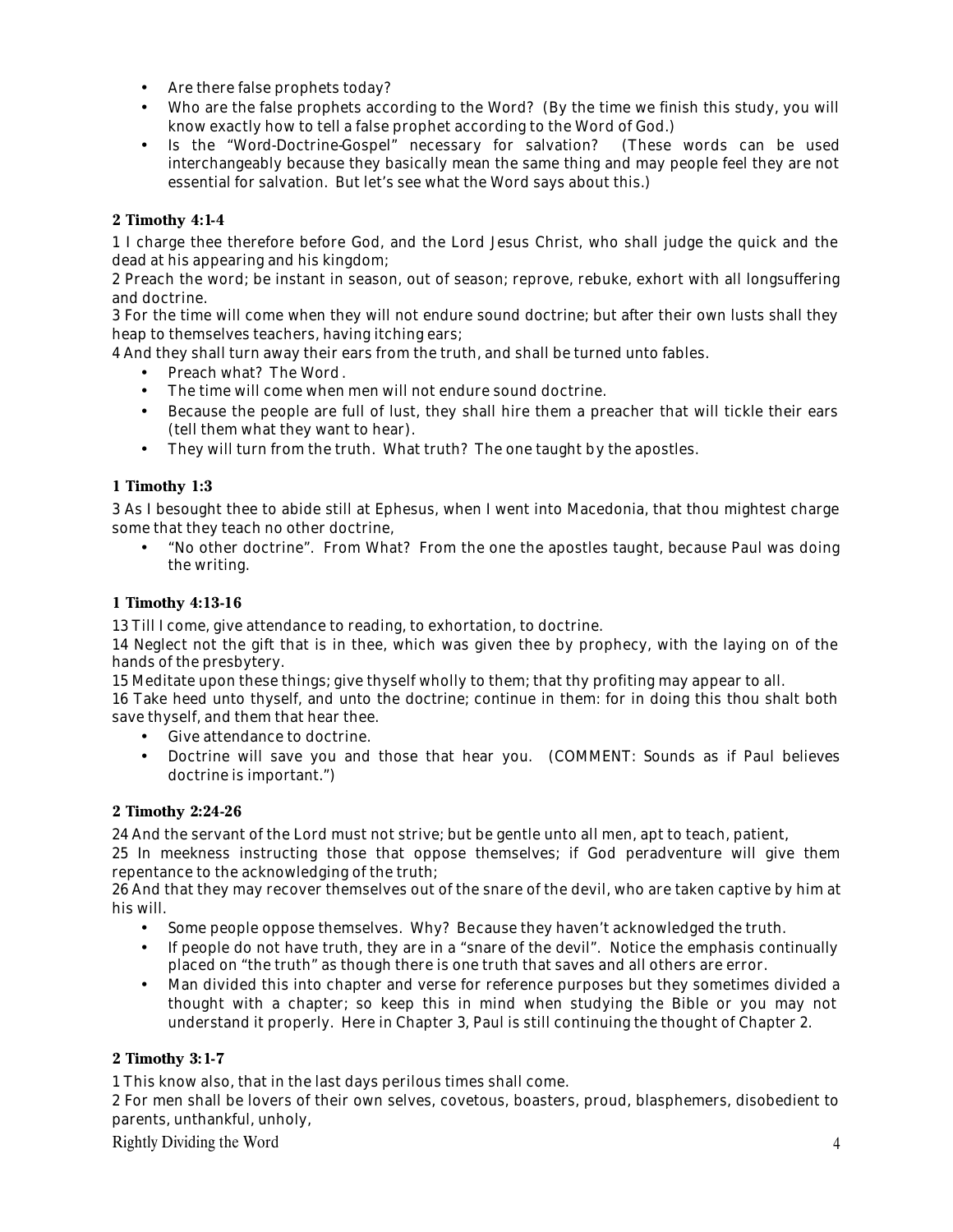3 Without natural affection, trucebreakers, false accusers, incontinent, fierce, despisers of those that are good,

4 Traitors, heady, highminded, lovers of pleasures more than lovers of God;

5 Having a form of godliness, but denying the power thereof: from such turn away.

6 For of this sort are they which creep into houses, and lead captive silly women laden with sins, led away with divers lusts,

7 Ever learning, and never able to come to the knowledge of the truth.

- Verses 1-4: Describes sins of the last days.
- Verse 5: Yet they have a form of Godliness or belong to some type of religion or church while they commit these sins.
- They deny the power thereof and Jesus said in Acts 1:8, "ye shall receive power after that the Holy Ghost is come upon you". So, if the Holy Ghost is the power of God working in man, these churches must deny the power of the Holy Ghost to deliver a man from the sins mentioned in Verses 1-4.
- Verse 7: Always going to church and learning, yet never able to come to the knowledge of the truth.

#### **2 Timothy 3:10**

10 But thou hast fully known my doctrine, manner of life, purpose, faith, longsuffering, charity, patience,

• "My doctrine"—Whose Doctrine? Paul's doctrine.

#### **James 1:21-24**

21 Wherefore lay apart all filthiness and superfluity of naughtiness, and receive with meekness the engrafted word, which is able to save your souls.

22 But be ye doers of the word, and not hearers only, deceiving your own selves.

1:23 For if any be a hearer of the word, and not a doer, he is like unto a man beholding his natural face in a glass:

1:24 For he beholdeth himself, and goeth his way, and straightway forgetteth what manner of man he was.

- The Word is able to save your soul.
- Must be "doers of the Word and not hearers only" or we deceive our own self.
- Like looking in a mirror—you see what you need to do but you don't do it. You deceive yourself into believing you are all right.

#### **Matthew 7:13-27**

13 Enter ye in at the strait gate: for wide is the gate, and broad is the way, that leadeth to destruction, and many there be which go in thereat:

14 Because strait is the gate, and narrow is the way, which leadeth unto life, and few there be that find it.

15 Beware of false prophets, which come to you in sheep's clothing, but inwardly they are ravening wolves.

16 Ye shall know them by their fruits. Do men gather grapes of thorns, or figs of thistles?

17 Even so every good tree bringeth forth good fruit; but a corrupt tree bringeth forth evil fruit.

18 A good tree cannot bring forth evil fruit, neither can a corrupt tree bring forth good fruit.

19 Every tree that bringeth not forth good fruit is hewn down, and cast into the fire.

20 Wherefore by their fruits ye shall know them.

21 Not every one that saith unto me, Lord, Lord, shall enter into the kingdom of heaven; but he that doeth the will of my Father which is in heaven.

22 Many will say to me in that day, Lord, Lord, have we not prophesied in thy name? and in thy name have cast out devils? and in thy name done many wonderful works?

23 And then will I profess unto them, I never knew you: depart from me, ye that work iniquity.

24 Therefore whosoever heareth these sayings of mine, and doeth them, I will liken him unto a wise man, which built his house upon a rock: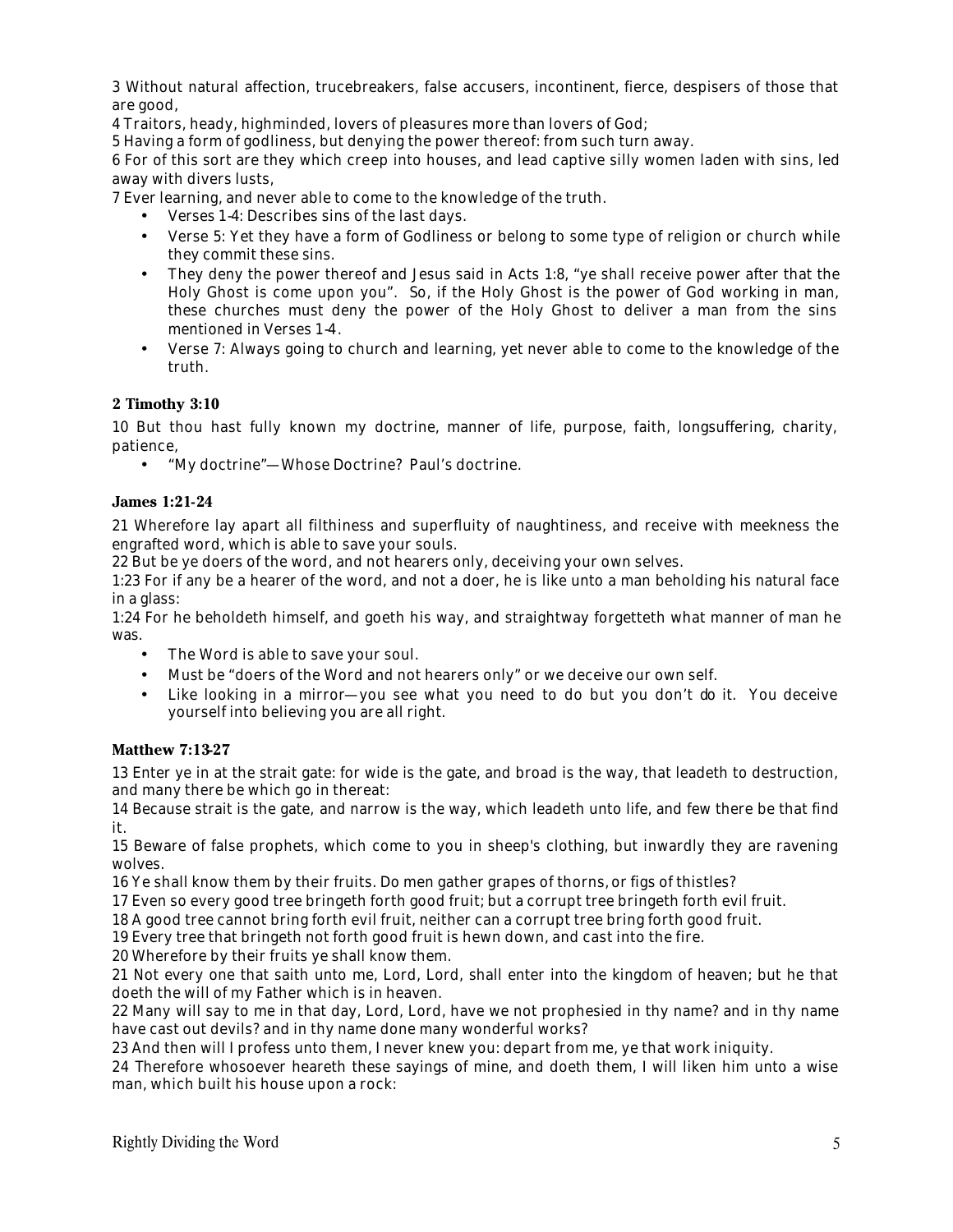25 And the rain descended, and the floods came, and the winds blew, and beat upon that house; and it fell not: for it was founded upon a rock.

26 And every one that heareth these sayings of mine, and doeth them not, shall be likened unto a foolish man, which built his house upon the sand:

27 And the rain descended, and the floods came, and the winds blew, and beat upon that house; and it fell: and great was the fall of it.

- Note: These scriptures all pertain to the same subject.
- Straight and narrow is the way to life and few will find it. How many is few? In the days of Noah, there were only eight, which proves God won't spare people that disobey His Word just to have a large number.
- Verse 15: Why just a few? "Because of false prophets which come to you in sheep's clothing" or as ministers of Jesus Christ.
- Verses 16-20: Tells us that the false prophets will produce a fruit that we will know them by, because an evil tree can't produce good fruit.
- Verse 21: Now he is beginning to reveal some of the fruits of a false prophet. A false prophet will get you to call on the name of the Lord but will not do the will of God. The will of God is the Word of God. A testament is a will and we have the old will and the new will. The New Testament is the Old Testament being revealed and the Old Testament is the New Testament concealed. A false prophet will then get you to call on the Lord but not according to the way the Word teaches you must call on Him.
- Verse 22-23: Observe how deceived these people are. They thought they were ready to meet Jesus. They were deceived into thinking they were saved when they really were not. Notice Jesus said, "I never knew you" and called them workers of evil. Remember that he mentioned not knowing them. Therefore, we need to find out why He never knew them so we won't be deceived by them also.

#### **Matthew 16:18-19**

18 And I say also unto thee, That thou art Peter, and upon this rock I will build my church; and the gates of hell shall not prevail against it.

19 And I will give unto thee the keys of the kingdom of heaven: and whatsoever thou shalt bind on earth shall be bound in heaven: and whatsoever thou shalt loose on earth shall be loosed in heaven.

- Verse 18: He will build His church upon the rock. What rock? Not Peter as a man, but the revelations of His Word that He is going to give Peter, because His Word is the rock. That is proven in the next verse.
- Verse 19: He will give Peter the keys, which is the truth of the Word of God that will unlock the door of heaven to people when they obey Peter's preaching. Jesus said whatever Peter preaches will be bound in heaven and in earth (which means He will stand behind whatever Peter preaches). Now, if the Word is His rock that the false prophets won't build upon, and here He took His Word and gave it to Peter and said it is what He would build His church upon, then a false prophet will not build on what the apostle Peter and the other apostles preached; that's the fruit that we will know them by. At this point, I could go to the book of Acts, see what Peter preached to the lost and obey that, and I couldn't be condemned in the judgment because of doctrine, since Jesus said He was binding (standing behind) all that Peter said.

#### **1 Peter 1:22-25**

22 Seeing ye have purified your souls in obeying the truth through the Spirit unto unfeigned love of the brethren, see that ye love one another with a pure heart fervently:

23 Being born again, not of corruptible seed, but of incorruptible, by the word of God, which liveth and abideth for ever.

24 For all flesh is as grass, and all the glory of man as the flower of grass. The grass withereth, and the flower thereof falleth away:

25 But the word of the Lord endureth for ever. And this is the word which by the gospel is preached unto you.

- "Purified your souls in obeying the truth".
- "Being born again…by the Word of God".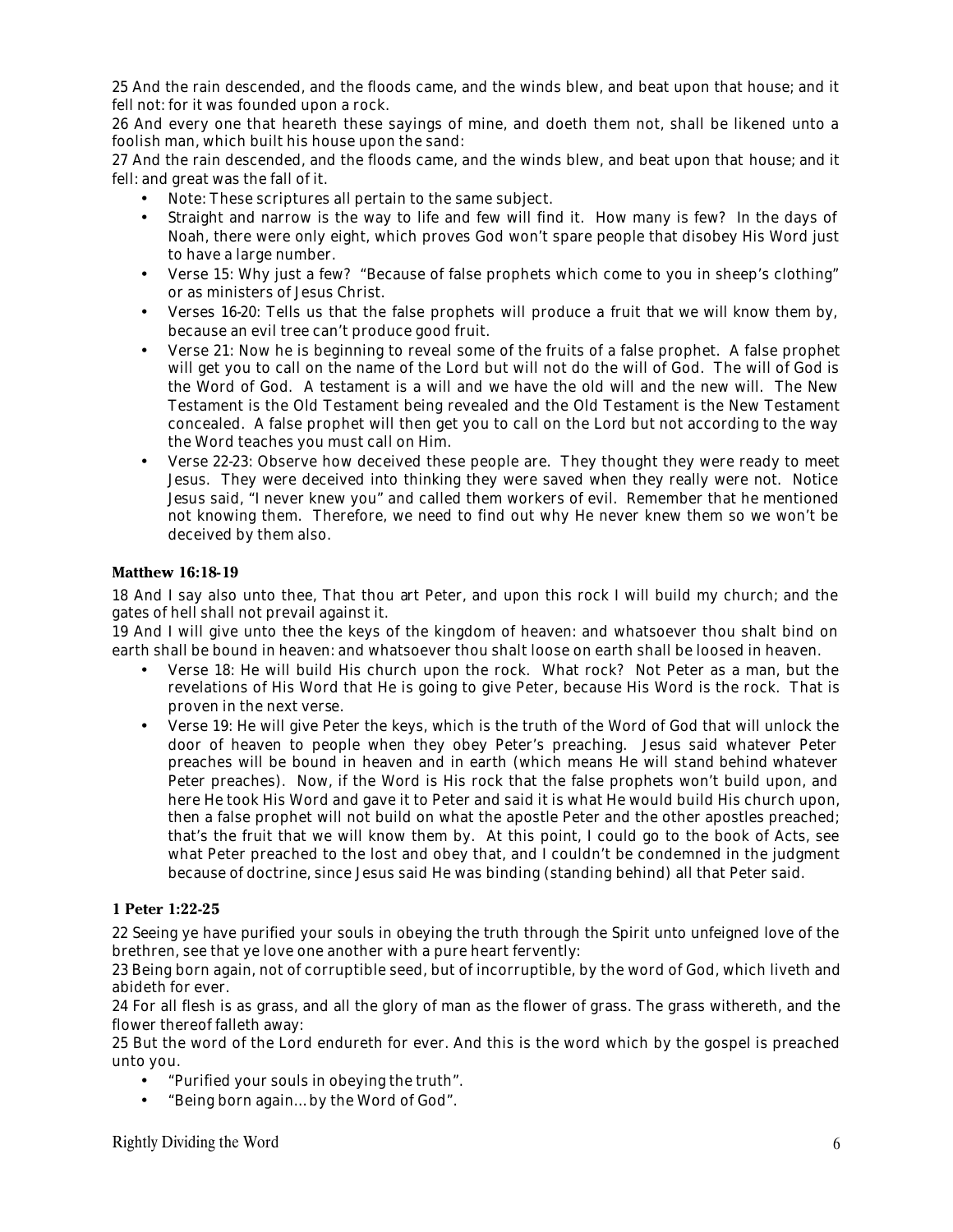- Incorruptible seed, it endureth forever.
- "Which by the gospel is preached unto you". This proves gospel and Word are one and it is speaking of the gospel Peter preached.

# **1 Peter 2:6-8**

6 Wherefore also it is contained in the scripture, Behold, I lay in Sion a chief corner stone, elect, precious: and he that believeth on him shall not be confounded.

7 Unto you therefore which believe he is precious: but unto them which be disobedient, the stone which the builders disallowed, the same is made the head of the corner,

8 And a stone of stumbling, and a rock of offence, even to them which stumble at the word, being disobedient: whereunto also they were appointed.

- Note that the rock is called "Him" (speaking of Jesus) because Jesus is the Word of God. You can't separate Him from His Word.
- Rock of stumbling and rock of offense To them, which stumble at the Word, being disobedient. When people are offended at the Word the apostles preached, they are offended at Jesus, their foundation.
- The gospel is our foundation that we must build upon.

# **Ephesians 2:18-22**

18 For through him we both have access by one Spirit unto the Father.

19 Now therefore ye are no more strangers and foreigners, but fellowcitizens with the saints, and of the household of God;

20 And are built upon the foundation of the apostles and prophets, Jesus Christ himself being the chief corner stone;

21 In whom all the building fitly framed together groweth unto an holy temple in the Lord:

22 In whom ye also are builded together for an habitation of God through the Spirit.

• Foundation of the apostles and prophets. Why them? Because they are the ones that preached the Word. We must obey what they preached in order to build on Jesus.

# **John 17:17-20**

17 Sanctify them through thy truth: thy word is truth.

18 As thou hast sent me into the world, even so have I also sent them into the world.

19 And for their sakes I sanctify myself, that they also might be sanctified through the truth.

20 Neither pray I for these alone, but for them also which shall believe on me through their word;

- Scripture Setting: this is Jesus praying for His apostles.
- He sent them (the apostles) into the world sanctified with the truth. If we want to know who is sent of God, the Word (which is truth) tells us here that the apostles are sent of God.
- Jesus prayed for them that would believe on Him according to the apostles' words.

# **Galatians 1:6-12**

6 I marvel that ye are so soon removed from him that called you into the grace of Christ unto another gospel:

7 Which is not another; but there be some that trouble you, and would pervert the gospel of Ch rist. 8 But though we, or an angel from heaven, preach any other gospel unto you than that which we have preached unto you, let him be accursed.

9 As we said before, so say I now again, If any man preach any other gospel unto you than that ye have received, let him be accursed.

10 For do I now persuade men, or God? or do I seek to please men? for if I yet pleased men, I should not be the servant of Christ.

11 But I certify you, brethren, that the gospel which was preached of me is not after man.

12 For I neither received it of man, neither was I taught it, but by the revelation of Jesus Christ.

• Verse 7: Some will pervert the gospel, which means to change the gospel. They will preach a gospel message but it will be one different from what the apostles preached (as proven in the next verses).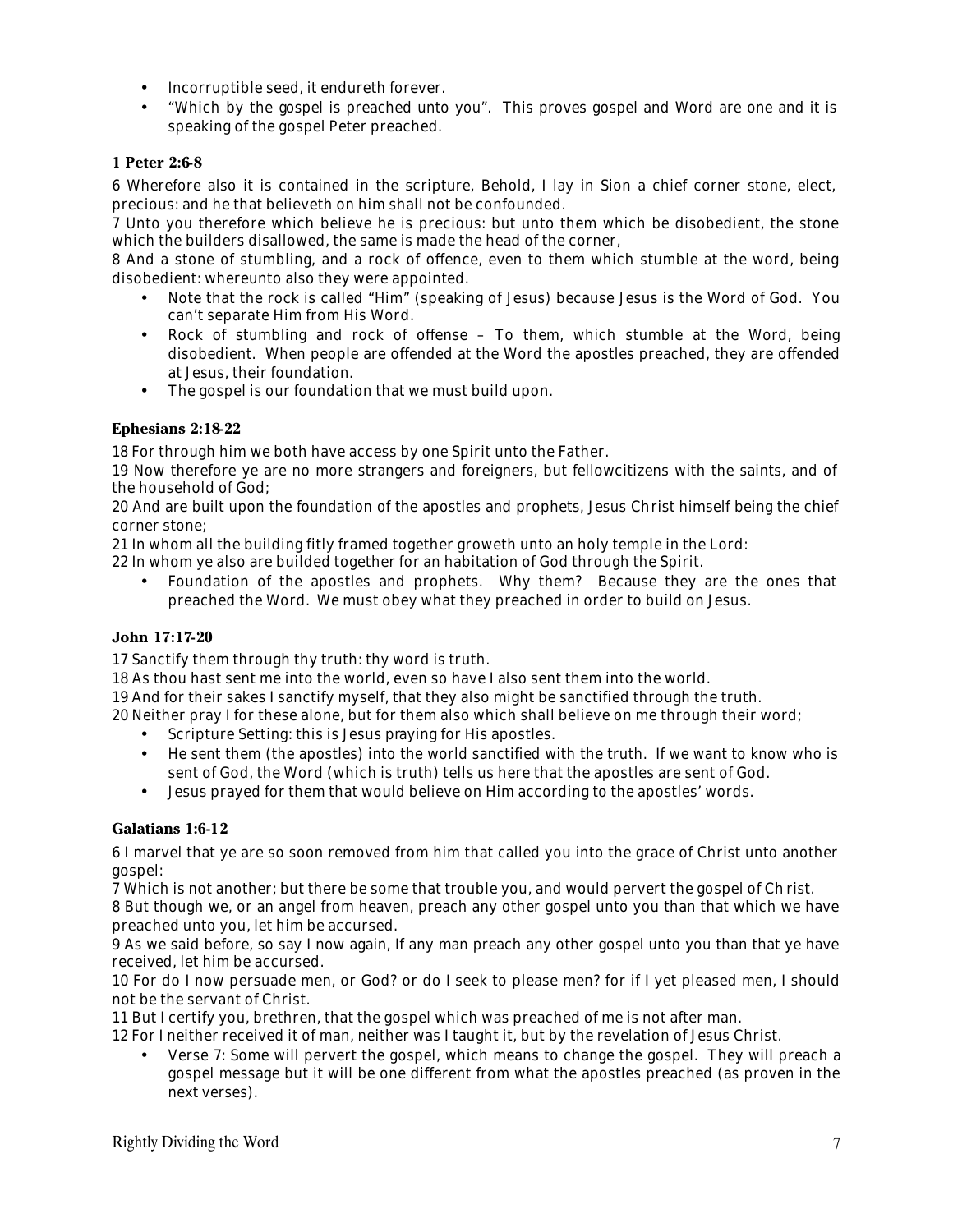- Verses 8-9: If any man or an angel preaches any other gospel, other than what the apostles preached, he is accursed. (2 Peter 3:2 proves the words "we", "us", and "our" refers to the apostles when they were writing.)
- If he pleased man, he would not please God.
- He received the gospel by revelation of Jesus Christ and not by word of mouth as the original twelve apostles. Yet, he preached the same message they did, which proves there is only one gospel.
- He was confirming what has already been said. The fruit of a false prophet is that he will not preach "word-for-word" the gospel that the apostles preached to the lost in the book of Acts. He will change it to some degree.

# **1 Peter 4:17-18**

17 For the time is come that judgment must begin at the house of God: and if it first begin at us, what shall the end be of them that obey not the gospel of God?

18 And if the righteous scarcely be saved, where shall the ungodly and the sinner appear?

- The Bible is so inspired of God that Peter is going to ask a question here and Paul is going to answer it in our next scripture.
- Judgment begins at the house of God because the apostles' gospel provided for the remission of all past sin.
- Begin with us. (The apostles were the first to preach this message.)
- What is going to be the end of them that obey not the gospel?
- He is actually saying that if the righteous will scarcely be saved, what chance does a sinner have? None!

# **2 Thessalonians 1:7-10**

7 And to you who are troubled rest with us, when the Lord Jesus shall be revealed from heaven with his mighty angels,

8 In flaming fire taking vengeance on them that know not God, and that obey not the gospel of our Lord Jesus Christ:

9 Who shall be punished with everlasting destruction from the presence of the Lord, and from the glory of his power;

10 When he shall come to be glorified in his saints, and to be admired in all them that believe (because our testimony among you was believed) in that day.

- Answer to Peter 4:17 as to what will happen to those who obey not the gospel.
- He will come in flaming fire taking vengeance on them that know not God and that obey not the gospel.
- Notice how he ties in "not knowing God" with "not obeying the gospel". So that's why the people did not know God at the judgment in Matthew 7:23. They had not built on the sayings (gospel) that Jesus gave His apostles, which (not building on them) is the fruit of a false prophet.
- They will be punished with everlasting destruction from the presence of the Lord. (COMMENT: "This sounds like hell, doesn't it?")
- Verse 10: Because our testimony was believed, meaning they believed what the apostles preached.
- Notice how he mentions the gospel he preached as being the same gospel that will judge people at the coming of the Lord. This proves that the message the apostles preached will not change until Jesus comes.
- (Psalm 37:29; Proverb 10:30 Rapture??)

# **2 John 1:9-11**

9 Whosoever transgresseth, and abideth not in the doctrine of Christ, hath not God. He that abideth in the doctrine of Christ, he hath both the Father and the Son.

10 If there come any unto you, and bring not this doctrine, receive him not into your house, neither bid him God speed:

11 For he that biddeth him God speed is partaker of his evil deeds.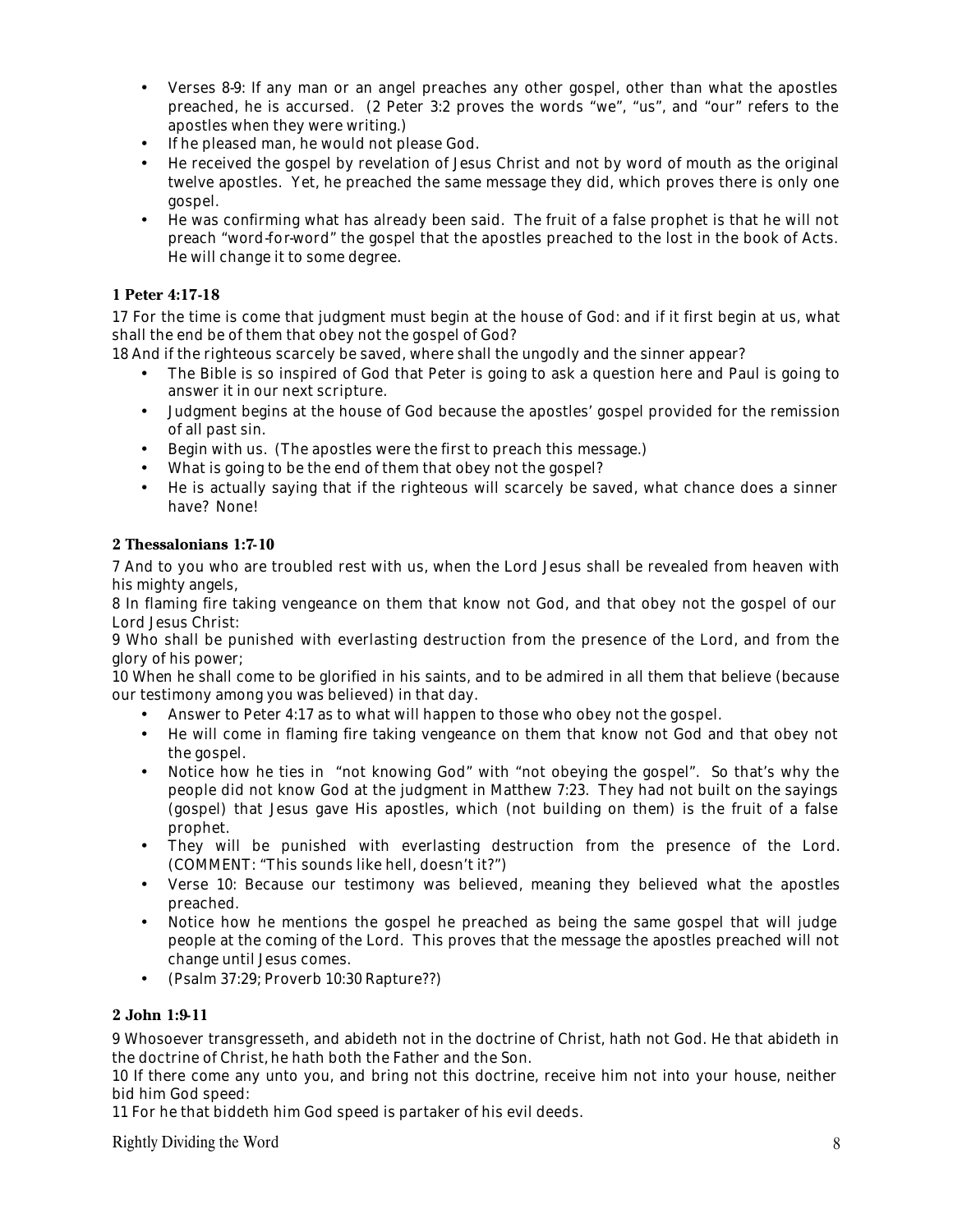- Must abide in the doctrine of Christ or you don't have God. This definitely proves that doctrine is essential.
- We should not be supportive of anyone preaching any other doctrine.
- (COMMENT: "What doctrine was John talking about? No one should know any better than John himself, so let's go to our next scripture."

#### **1 John 4:6**

6 We are of God: he that knoweth God heareth us; he that is not of God heareth not us. Hereby know we the spirit of truth, and the spirit of error.

- We (the apostles) are of God. He that knows God hears the apostles. He that is not of God won't hear them. That's how you tell who has the truth and who has error. (This proves everything that has been said in the study up to this point.)
- This further proves the reason the people were deceived and did not know Jesus (Matthew 7:22-23) was they had believed another gospel other than the one the apostles preached in the book of Acts.

#### **Jude 1:3**

3 Beloved, when I gave all diligence to write unto you of the common salvation, it was needful for me to write unto you, and exhort you that ye should earnestly contend for the faith which was once delivered unto the saints.

- Common salvation. All had the same message.
- Once delivered—what the apostles preached.

#### **Matthew 23:15**

15 Woe unto you, scribes and Pharisees, hypocrites! for ye compass sea and land to make one proselyte, and when he is made, ye make him twofold more the child of hell than yourselves.

• Proselyte – One converted to a belief. Once a person is supposedly saved by the wrong belief, you can't get them to realize they are lost, so they can be saved according to the truth. Therefore, he's a two-fold, child of hell. (Quote Matthew 15:14 as further proof of the dangers of following a false teacher.)

#### **Romans 1:16**

16 For I am not ashamed of the gospel of Christ: for it is the power of God unto salvation to every one that believeth; to the Jew first, and also to the Greek.

• Gospel—"Power of God unto salvation" to those who believe it.

#### **Romans 1:20**

20 For the invisible things of him from the creation of the world are clearly seen, being understood by the things that are made, even his eternal power and Godhead; so that they are without excuse:

- Godhead is without excuse.
- There are three basic theories on the godhead:
	- o TRINITY: Three persons in the Godhead that are co-equal, co-existent, and co-eternal that agree together to make-up one God.
	- o ONENESS: That there is one God who is an omnipresent Spirit (deity) that lived in the Son (flesh). (Quote: 1 Timothy 3:16 and first part of 2 Corinthians 5:19)
	- o JEHOVAH'S WITNESS THEORY: That Jehovah is the only Almighty God and Jesus is just a little god.

(COMMENT: "We need to know which of these is correct, because the Bible says that it's without excuse; so, if you would like, we have a Godhead Bible Study that we can go through after we finish this Bible study.")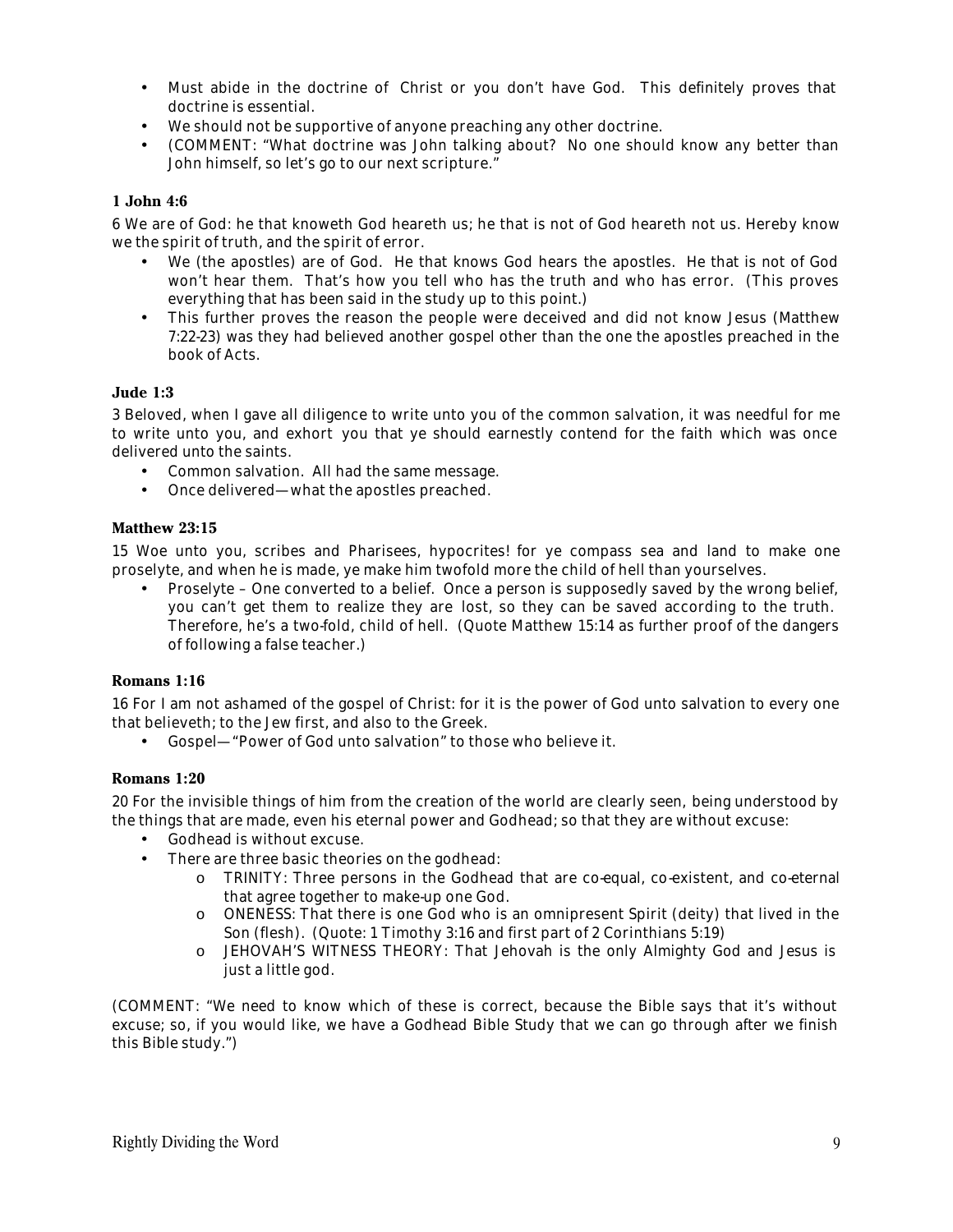### **Romans 6:17-18**

17 But God be thanked, that ye were the servants of sin, but ye have obeyed from the heart that form of doctrine which was delivered you.

18 Being then made free from sin, ye became the servants of righteousness.

• Were sinners-saved and freed from sin when they obeyed from the heart the doctrine (gospel) delivered them.

#### **Romans 16:17-18**

17 Now I beseech you, brethren, mark them which cause divisions and offences contrary to the doctrine which ye have learned; and avoid them.

18 For they that are such serve not our Lord Jesus Christ, but their own belly; and by good words and fair speeches deceive the hearts of the simple.

- Mark them, which teach something other than what you have learned. (The apostles taught them what they knew.) Verses 25-26 prove this. Paul said, "Stablish you according to my gospel".
- They are not serving Jesus but by good words and fair speeches deceive the hearts of the simple. (Examples of deceptive speeches: (1) "It does not matter what you as long as you are sincere." (2) "You don't have to do all the apostles preached; that was just for their day."
- When you hear this kind of talk, just place a big "check mark" on them in your mind because they are not of God.

# **2 Corinthians 4:1-5**

1 Therefore seeing we have this ministry, as we have received mercy, we faint not;

2 But have renounced the hidden things of dishonesty, not walking in craftiness, nor handling the word of God deceitfully; but by manifestation of the truth commending ourselves to every man's conscience in the sight of God.

3 But if our gospel be hid, it is hid to them that are lost:

4 In whom the god of this world hath blinded the minds of them which believe not, lest the light of the glorious gospel of Christ, who is the image of God, should shine unto them.

5 For we preach not ourselves, but Christ Jesus the Lord; and ourselves your servants for Jesus' sake.

- The apostles were not handling the word of God deceitfully.
- If the apostle's gospel is hid to someone, he is lost.
- Many people ask the question, "What about those that never hear the apostles' gospel?" This scripture answers that. They are lost!
- The god of this world (which most considers this to be referring to Satan) has blinded their minds so the true gospel won't get to them.

#### **2 Corinthians 11:10-15**

10 As the truth of Christ is in me, no man shall stop me of this boasting in the regions of Achaia.

11 Wherefore? because I love you not? God knoweth.

12 But what I do, that I will do, that I may cut off occasion from them which desire occasion; that wherein they glory, they may be found even as we.

13 For such are false apostles, deceitful workers, transforming themselves into the apostles of Christ.

14 And no marvel; for Satan himself is transformed into an angel of light.

15 Therefore it is no great thing if his ministers also be transformed as the ministers of righteousness; whose end shall be according to their works.

- False prophets have become as ministers of light.
- How can we tell a false prophet? By seeing if they preach the same thing the apostles did.

#### **Ephesians 4:14-15**

14 That we henceforth be no more children, tossed to and fro, and carried about with every wind of doctrine, by the sleight of men, and cunning craftiness, whereby they lie in wait to deceive; 15 But speaking the truth in love, may grow up into him in all things, which is the head, even Christ:

• Don't be carried away by every wind of doctrine. Whose doctrine can we believe? The apostles' doctrine.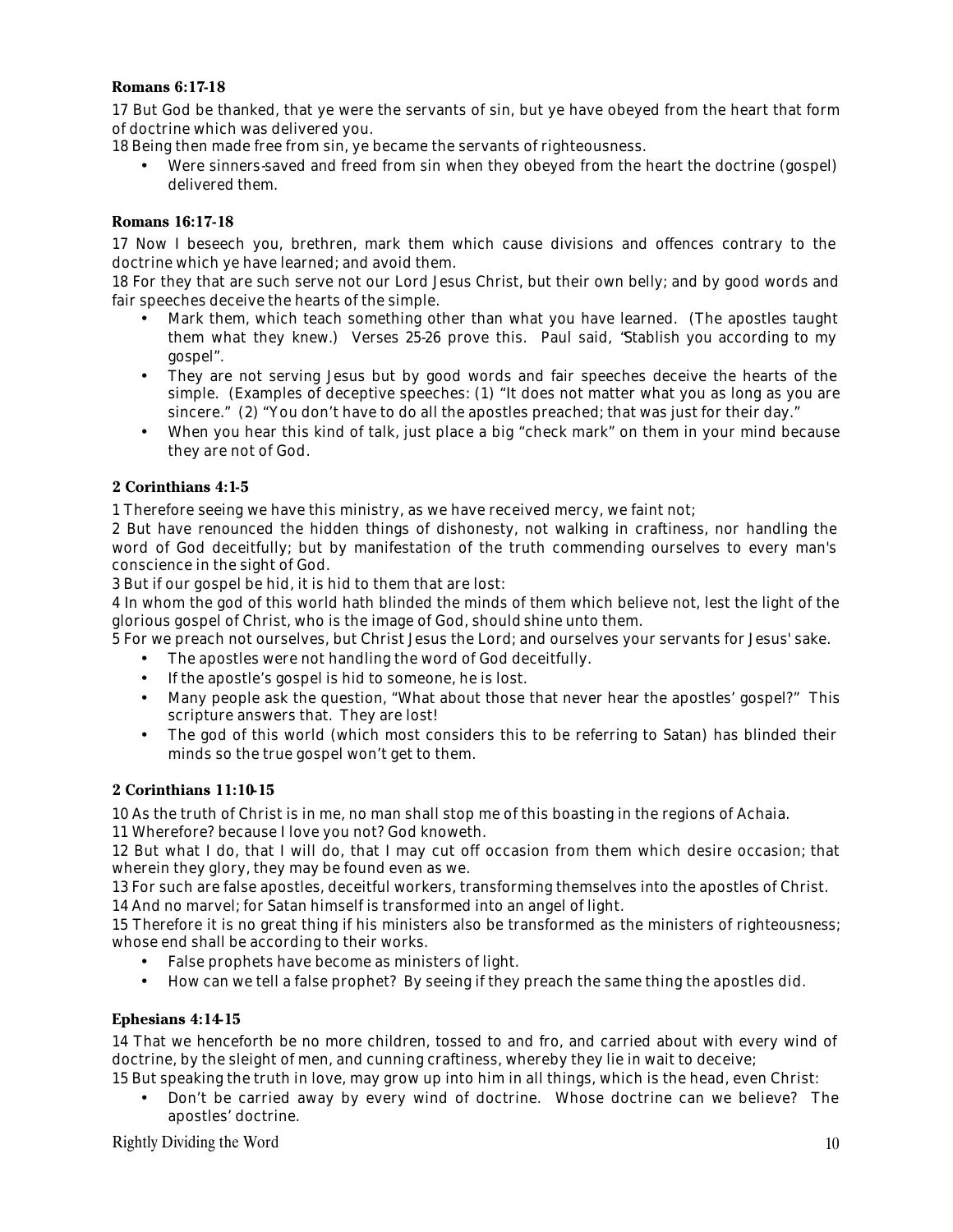#### **Colossians 1:22-23**

22 In the body of his flesh through death, to present you holy and unblameable and unreproveable in his sight:

23 If ye continue in the faith grounded and settled, and be not moved away from the hope of the gospel, which ye have heard, and which was preached to every creature which is under heaven; whereof I Paul am made a minister;

• Must continue in the faith and gospel of which Paul was a minister.

#### **Colossians 2:8-9**

8 Beware lest any man spoil you through philosophy and vain deceit, after the tradition of men, after the rudiments of the world, and not after Christ.

9 For in him dwelleth all the fulness of the Godhead bodily.

- Beware of philosophy and tradition of men. (Example: "It does not matter what you believe as long as you are sincere.")
- In Jesus is the fullness.

#### **2 Thessalonians 2:9-15**

9 Even him, whose coming is after the working of Satan with all power and signs and lying wonders, 10 And with all deceivableness of unrighteousness in them that perish; because they received not the love of the truth, that they might be saved.

11 And for this cause God shall send them strong delusion, that they should believe a lie:

12 That they all might be damned who believed not the truth, but had pleasure in unrighteousness.

13 But we are bound to give thanks alway to God for you, brethren beloved of the Lord, because God hath from the beginning chosen you to salvation through sanctification of the Spirit and belief of the truth:

14 Whereunto he called you by our gospel, to the obtaining of the glory of our Lord Jesus Christ.

15 Therefore, brethren, stand fast, and hold the traditions which ye have been taught, whether by word, or our epistle.

- Verses 9-12: People must have a love for the truth or God himself will send them a strong delusion and they will believe a lie and be damned because they didn't love the truth. You can see from this scripture how serious God is about obeying His gospel.
- There are basically three ways to be lost and only one way to be saved.
- Three ways to be lost:
	- o You could never hear the apostles' gospel, and if it's hid to you, you are lost.
	- o A false prophet could deceive you into believing something other than what the apostles preached.
	- o You could not love the truth after you hear it and God himself will send you a delusion and allow you to believe a lie and be damned. He feels like so many will be lost because of the first two reasons, that people should appreciate the gospel when it is revealed to them.
- One way of Salvation:
	- o You must hear what the apostles preached and love it enough to obey it and live a godly life as a result of the gospel.
- Verses 13-15: "Called you by our gospel". What gospel? Paul's gospel (or the apostles' gospel).
- Hold the traditions you have been taught, whether by word or epistle. What traditions? Those Paul and the apostles preached.
- We must obey what the APOSTLES preached because they have the truth.

#### **End of Part One**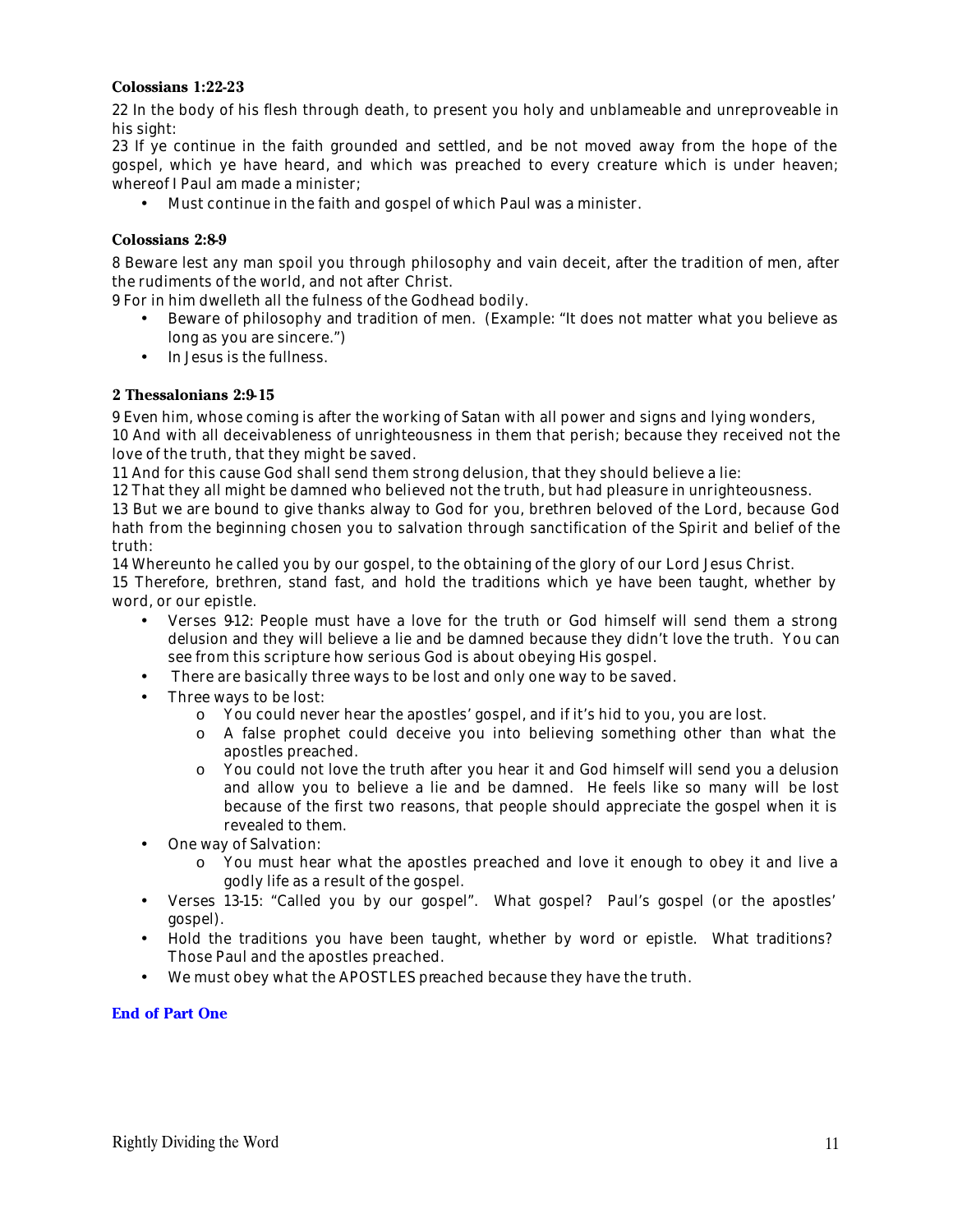# **RIGHTLY DIVIDING THE WORD**

*Teacher's Guide*

# **PART 2**

### **\*John 3:1-21**

3:1 There was a man of the Pharisees, named Nicodemus, a ruler of the Jews:

2 The same came to Jesus by night, and said unto him, Rabbi, we know that thou art a teacher come from God: for no man can do these miracles that thou doest, except God be with him.

3 Jesus answered and said unto him, Verily, verily, I say unto thee, Except a man be born again, he cannot see the kingdom of God.

4 Nicodemus saith unto him, How can a man be born when he is old? can he enter the second time into his mother's womb, and be born?

5 Jesus answered, Verily, verily, I say unto thee, Except a man be born of water and of the Spirit, he cannot enter into the kingdom of God.

6 That which is born of the flesh is flesh; and that which is born of the Spirit is spirit.

7 Marvel not that I said unto thee, Ye must be born again.

8 The wind bloweth where it listeth, and thou hearest the sound thereof, but canst not tell whence it cometh, and whither it goeth: so is every one that is born of the Spirit.

9 Nicodemus answered and said unto him, How can these things be?

10 Jesus answered and said unto him, Art thou a master of Israel, and knowest not these things?

11 Verily, verily, I say unto thee, We speak that we do know, and testify that we have seen; and ye receive not our witness.

12 If I have told you earthly things, and ye believe not, how shall ye believe, if I tell you of heavenly things?

13 And no man hath ascended up to heaven, but he that came down from heaven, even the Son of man which is in heaven.

14 And as Moses lifted up the serpent in the wilderness, even so must the Son of man be lifted up:

15 That whosoever believeth in him should not perish, but have eternal life.

16 For God so loved the world, that he gave his only begotten Son, that whosoever believeth in him should not perish, but have everlasting life.

17 For God sent not his Son into the world to condemn the world; but that the world through him might be saved.

18 He that believeth on him is not condemned: but he that believeth not is condemned already, because he hath not believed in the name of the only begotten Son of God.

19 And this is the condemnation, that light is come into the world, and men loved darkness rather than light, because their deeds were evil.

20 For every one that doeth evil hateth the light, neither cometh to the light, lest his deeds should be reproved.

21 But he that doeth truth cometh to the light, that his deeds may be made manifest, that they are wrought in God.

- Verses 3-8: A person must be born again of water and of the Spirit in order to be saved. Some teach this water is natural birth and others teach it means water baptism, but the scriptures will teach us which is correct as we go on.
- (COMMENT: "Jesus seldom taught in detail, but He left most of the detailed explanations to His apostles. (Example: He just said you must be born again of water and of Spirit." To know what this means you have to go to the book of Acts and see how the apostles fulfilled this.)
- Verse 8: There will be a sound when everyone is born of the Spirit. Once again, Jesus didn't reveal what the sound was, so we will have to wait until we get to the book of Acts and learn what sound was heard.
- Verse 16: If we believe on Jesus we can be saved. But the question is, "'what is believing' according to the Word of God?" Unless "believing" mentioned here somehow includes a birth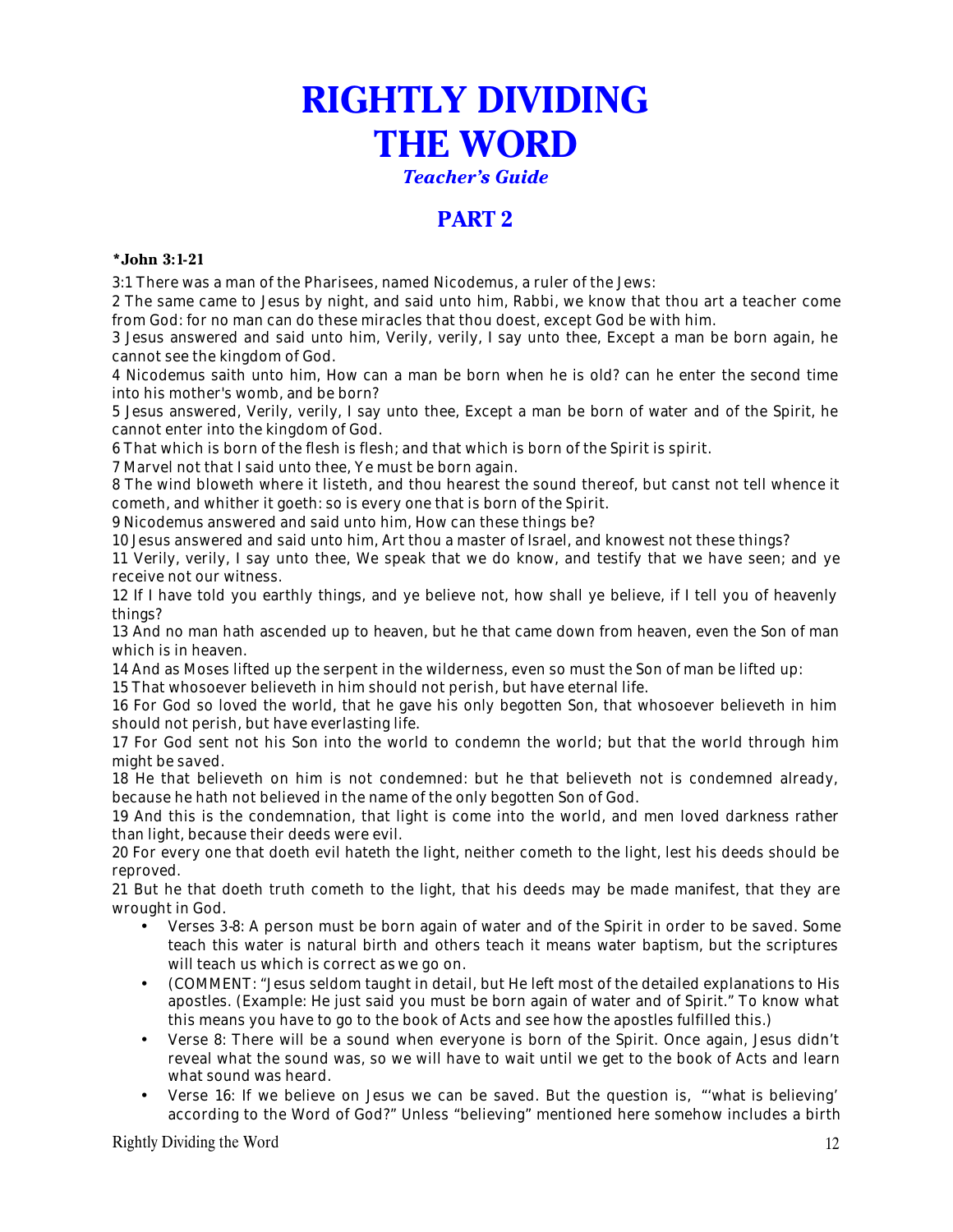of water and of Spirit; then we would have a direct contradiction in the Word, and the Bible does not contradict itself. Jesus made many such statements in His teachings that were truths within themselves but were not the entirety of truth.

- (TEACHERS: Listen to tapes for a total explanation of this point.)
- Sometimes the Bible makes two statements that seem to contradict each other, but somewhere in the Bible is a third scripture that will give the proper interpretation of the two and make all three agree together.
- He that does evil won't come to the light or his deeds would be made manifest (known).
- (COMMENT: "To get a better understanding about what Jesus meant by believing on Him, let's study some more scriptures on this same subject.")

#### **\*John 7:38-39**

38 He that believeth on me, as the scripture hath said, out of his belly shall flow rivers of living water. 39 (But this spake he of the Spirit, which they that believe on him should receive: for the Holy Ghost was not yet given; because that Jesus was not yet glorified.)

- Scripture Setting: This is the same Jesus speaking in the same book of John.
- We must believe in Him "as the scripture says." There he added some more conditions on how to believe on Him.
- When we believe like the scriptures teach us to believe on Him, then we will receive the Holy Ghost. So here he does let us know that at least a birth of the Spirit will be experienced when we believe as He intended us to believe.
- This Spirit will not be given until after Jesus dies and is glorified. This is why no one received it until the Day of Pentecost.

(TEACHERS: You must listen to the tape's explanation on these scriptures so you can explain them correctly because they contain many key points.)

#### **\*Romans 10:8-18**

8 But what saith it? The word is nigh thee, even in thy mouth, and in thy heart: that is, the word of faith, which we preach;

9 That if thou shalt confess with thy mouth the Lord Jesus, and shalt believe in thine heart that God hath raised him from the dead, thou shalt be saved.

10 For with the heart man believeth unto righteousness; and with the mouth confession is made unto salvation.

11 For the scripture saith, Whosoever believeth on him shall not be ashamed.

12 For there is no difference between the Jew and the Greek: for the same Lord over all is rich unto all that call upon him.

13 For whosoever shall call upon the name of the Lord shall be saved.

14 How then shall they call on him in whom they have not believed? and how shall they believe in him of whom they have not heard? and how shall they hear without a preacher?

15 And how shall they preach, except they be sent? as it is written, How beautiful are the feet of them that preach the gospel of peace, and bring glad tidings of good things!

16 But they have not all obeyed the gospel. For Esaias saith, Lord, who hath believed our report?

17 So then faith cometh by hearing, and hearing by the word of God.

18 But I say, Have they not heard? Yes verily, their sound went into all the earth, and their words unto the ends of the world.

- Here Paul quotes a portion of scripture out of the Old Testament pertaining to the "word, heart, and mouth"; then he says that that is speaking of the word of faith, which we (the apostles) preach. He then spends the rest of the chapter explaining how this pertains to the grace dispensation.
- Verses 10-11: He explains that you believe with your heart and confess with your mouth and that you shall be saved by this (when you fulfill it as Paul further explains in Verses 14-17), but it does not say you are saved instantly, at that moment, without anything else involved, as many would want to interpret it.
- Verses 11-13: More quotations out of the Old Testament to further prove his point.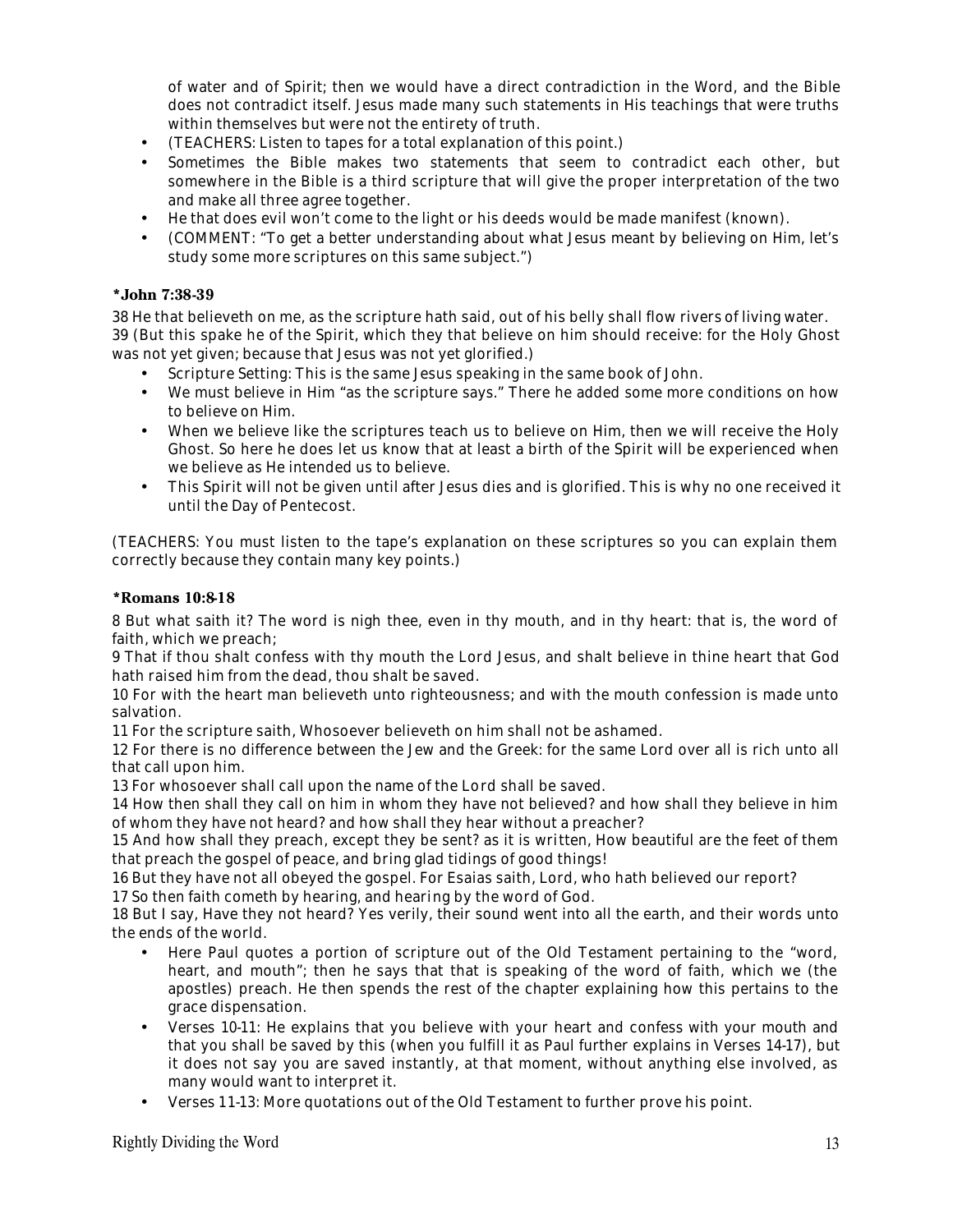- Verses 14-16: This says you can't call or believe on the Lord until you hear the gospel preached by a man sent of God and that's what you've got to believe in order to be saved. Since the apostles are the only ones we know who are sent of God, according to the Bible, here he took the fact of believing on Him and said what you must believe is the gospel the apostles preached and not just that Jesus existed. So this confirms all the scriptures we read in the first Bible study about having to obey what the apostles preached.
- Verse 17: Here he sums it all up by saying, "Faith cometh by hearing and hearing by the Word of God." Remember, Paul started this off in Verse 8 by saying he was speaking of the word of faith, which we (the apostles) preach.

# **\*Romans 1:16**

16 For I am not ashamed of the gospel of Christ: for it is the power of God unto salvation to every one that believeth; to the Jew first, and also to the Greek.

• Gospel is the "power of God unto salvation" to everyone that believes it. Believes what? The Gospel.

# **\*John 17:20**

20 Neither pray I for these alone, but for them also which shall believe on me through their word;

- Jesus prayed for those that would believe on Him by the words of the apostles.
- This is the same book of John where Jesus first mentioned we had to believe on Him, and now He is showing that the way you believe on Him is by believing what the apostles preached.

# **\*Mark 1:15**

15 And saying, The time is fulfilled, and the kingdom of God is at hand: repent ye, and believe the gospel.

• Believe what? The Gospel. Not just believe Jesus existed.

# **2 Corinthians 4:1-5**

1 Therefore seeing we have this ministry, as we have received mercy, we faint not;

2 But have renounced the hidden things of dishonesty, not walking in craftiness, nor handling the word of God deceitfully; but by manifestation of the truth commending ourselves to every man's conscience in the sight of God.

3 But if our gospel be hid, it is hid to them that are lost:

4 In whom the god of this world hath blinded the minds of them which believe not, lest the light of the glorious gospel of Christ, who is the image of God, should shine unto them.

5 For we preach not ourselves, but Christ Jesus the Lord; and ourselves your servants for Jesus' sake.

- If the gospel is hid to you, you are lost. What gospel? The one Paul preached, because he said "our gospel."
- Verse 4: "Believe not." Believe not what? The gospel.

# **\*Ephesians 1:13**

13 In whom ye also trusted, after that ye heard the word of truth, the gospel of your salvation: in whom also after that ye believed, ye were sealed with that holy Spirit of promise,

- Church at Ephesus was saved after they had heard the Word of Truth, the Gospel, and had believed it.
- Must preach gospel so we won't be chargeable unto men.
- Verse 13: They received and believed the Word of God.
- Verse 16: They forbade Paul to speak to the Gentiles so they could be saved. Why? Because they had to hear the gospel the apostles preached in order to be saved.

# **2 Thessalonians 1:7-10**

7 And to you who are troubled rest with us, when the Lord Jesus shall be revealed from heaven with his mighty angels,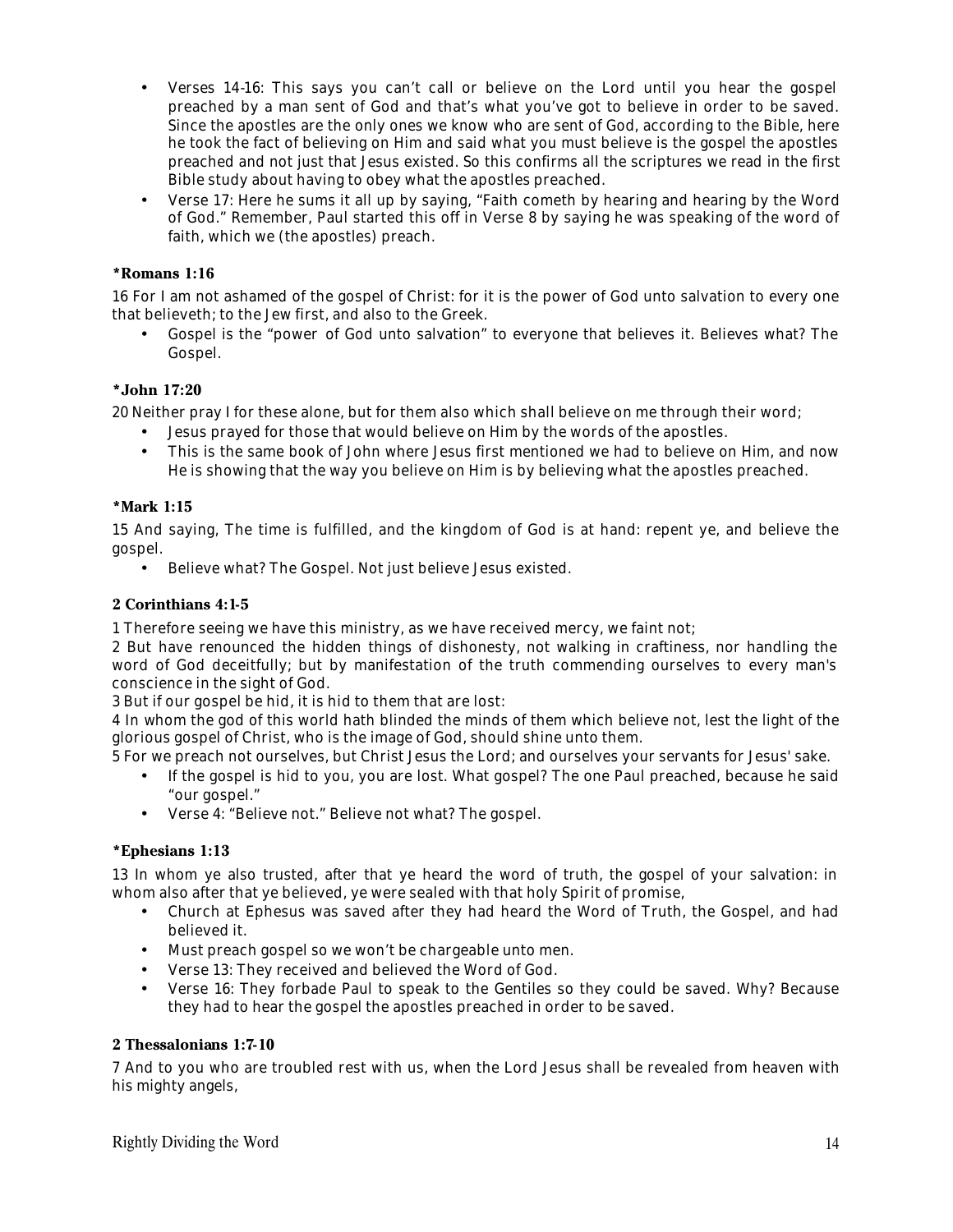8 In flaming fire taking vengeance on them that know not God, and that obey not the gospel of our Lord Jesus Christ:

9 Who shall be punished with everlasting destruction from the presence of the Lord, and from the glory of his power;

10 When he shall come to be glorified in his saints, and to be admired in all them that believe (because our testimony among you was believed) in that day.

- Lord will appear from heaven "in flaming fire taking vengeance on them "that don't obey the gospel.
- Verse 10: Paul said, "Because our testimony among you was believed," lets us know he was speaking of the gospel the apostles preached.

#### **What is the "Gospel?"**

Cover the Great Commission in Matthew, Mark, and Luke.

#### **\*Matthew 28:18-20**

18 And Jesus came and spake unto them, saying, All power is given unto me in heaven and in earth.

19 Go ye therefore, and teach all nations, baptizing them in the name of the Father, and of the Son, and of the Holy Ghost:

20 Teaching them to observe all things whatsoever I have commanded you: and, lo, I am with you alway, even unto the end of the world. Amen.

- "All power is given unto me," Jesus said.
- Notice He said name (singular) not names.
- What is the name of the Son? Jesus. He said, "I come in my Father's name" and "I'll send the Holy Ghost in my name."
- A man could say, "I'm a father, son, and husband but I'm not three people and that isn't my name." These are offices or titles of God but not separate persons of God.
- Teach them to observe all things He has commanded.

(TEACHERS: For a greater understanding of this and a brief mention of the Godhead, please study the tapes carefully to learn to explain this scripture and the next two concerning the Great Commission in Mark and Luke.)

#### **\*Mark 16:15-20**

15 And he said unto them, Go ye into all the world, and preach the gospel to every creature.

16 He that believeth and is baptized shall be saved; but he that believeth not shall be damned.

17 And these signs shall follow them that believe; In my name shall they cast out devils; they shall speak with new tongues;

18 They shall take up serpents; and if they drink any deadly thing, it shall not hurt them; they shall lay hands on the sick, and they shall recover.

19 So then after the Lord had spoken unto them, he was received up into heaven, and sat on the right hand of God.

20 And they went forth, and preached everywhere, the Lord working with them, and confirming the word with signs following. Amen.

- "He that believeth and is baptized shall be saved" NOT he that believeth and is saved should be baptized.
- Briefly explain signs and how they apply.
- Signs were not used to prove they were of god. The signs are to follow the believer, not the believer follows the signs.
- Verse 19: "Right hand of God" refers to being in a place of acceptance and authority with God, just as the left hand refers to a place of rejection with God (goats on the left, sheep on right) rather than a geographical location.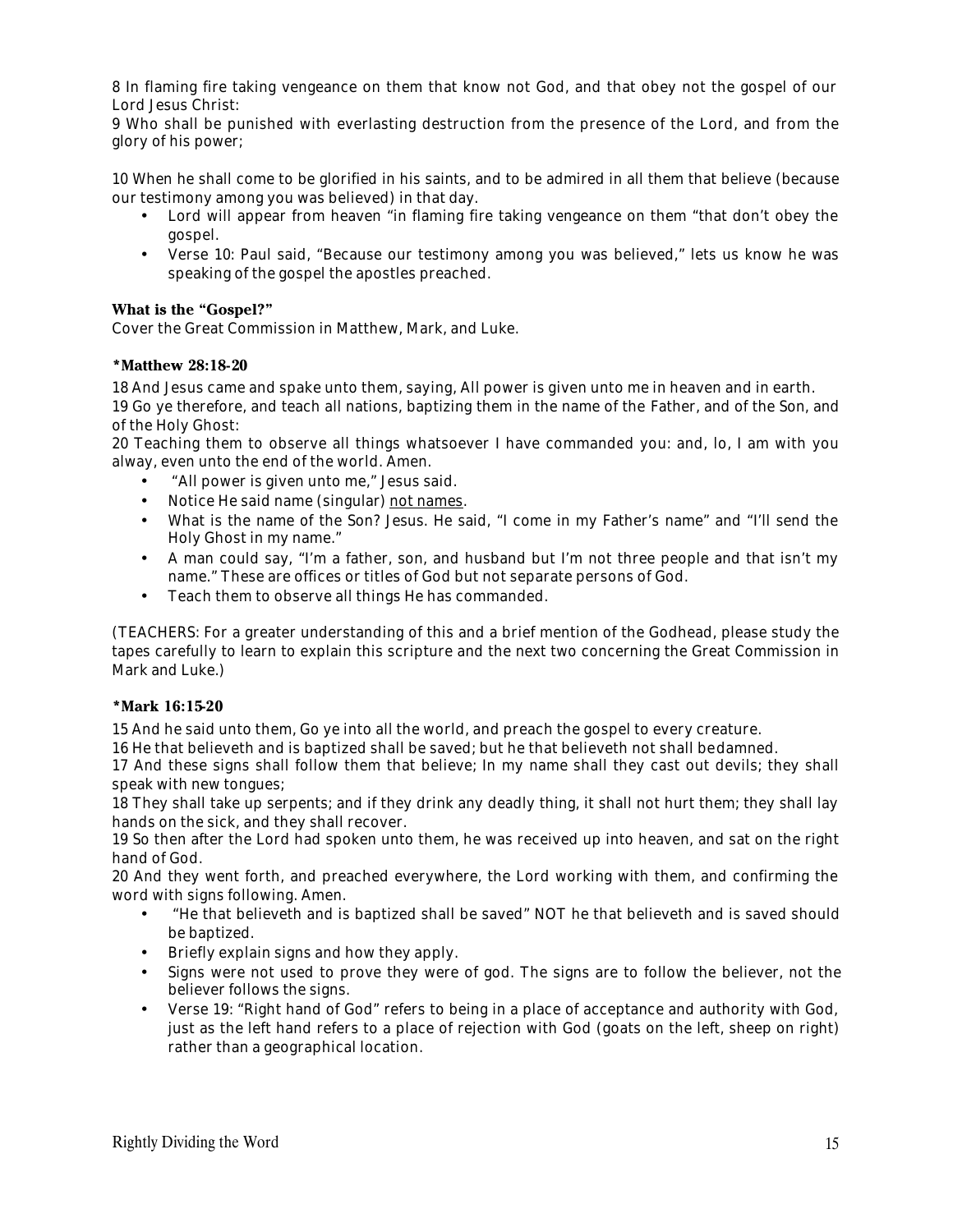#### **\*Luke 24:44-53**

44 And he said unto them, These are the words which I spake unto you, while I was yet with you, that all things must be fulfilled, which were written in the law of Moses, and in the prophets, and in the psalms, concerning me.

45 Then opened he their understanding, that they might understand the scriptures,

46 And said unto them, Thus it is written, and thus it behoved Christ to suffer, and to rise from the dead the third day:

47 And that repentance and remission of sins should be preached in his name among all nations, beginning at Jerusalem.

48 And ye are witnesses of these things.

49 And, behold, I send the promise of my Father upon you: but tarry ye in the city of Jerusalem, until ye be endued with power from on high.

50 And he led them out as far as to Bethany, and he lifted up his hands, and blessed them.

51 And it came to pass, while he blessed them, he was parted from them, and carried up into heaven.

52 And they worshipped him, and returned to Jerusalem with great joy:

53 And were continually in the temple, praising and blessing God. Amen.

- He opened "their understanding that they could understand the scriptures."
- Jesus spent 40 days with the apostles teaching them the meaning of the scriptures and explaining what they should preach.
- (COMMENT: "Do you feel that if you spent 40 days with Jesus teaching you the scriptures that you would know what you were supposed to preach? I've never spent 40 days with Jesus, but I have the words of the men who did [the apostles]. No wonder He placed so much authority in their words.")
- "Remission of sins should be preached in His name… beginning at Jerusalem." We will have to go to the book of Acts to see how it was preached.

#### **\*Acts 1:1-8, 15**

1 The former treatise have I made, O Theophilus, of all that Jesus began both to do and teach,

2 Until the day in which he was taken up, after that he through the Holy Ghost had given commandments unto the apostles whom he had chosen:

3 To whom also he shewed himself alive after his passion by many infallible proofs, being seen of them forty days, and speaking of the things pertaining to the kingdom of God:

4 And, being assembled together with them, commanded them that they should not depart from Jerusalem, but wait for the promise of the Father, which, saith he, ye have heard of me.

5 For John truly baptized with water; but ye shall be baptized with the Holy Ghost not many days hence.

6 When they therefore were come together, they asked of him, saying, Lord, wilt thou at this time restore again the kingdom to Israel?

7 And he said unto them, It is not for you to know the times or the seasons, which the Father hath put in his own power.

8 But ye shall receive power, after that the Holy Ghost is come upon you: and ye shall be witnesses unto me both in Jerusalem, and in all Judaea, and in Samaria, and unto the uttermost part of the earth. 15 And in those days Peter stood up in the midst of the disciples, and said, (the number of names together were about an hundred and twenty,)

- Verses 1-4: "The former treatise" refers to the book of Luke.
- This proves He spent 40 days giving commandments to His apostles whom He had chosen.
- Verses 5-8: You shall be baptized before too many days.
- They will receive power after the Holy Ghost is come upon them.
- Verse 15: Tells the number of people (about 120) waiting for the promise of the Holy Ghost. (You may read Verses 13-15, if you wish, because Verse 13 names the twelve apostles and Verse 14 proves Mary was there because she had to have the Holy Ghost too. That's why we shouldn't pray to Mary. She was just a human being even though she was the mother of Jesus.)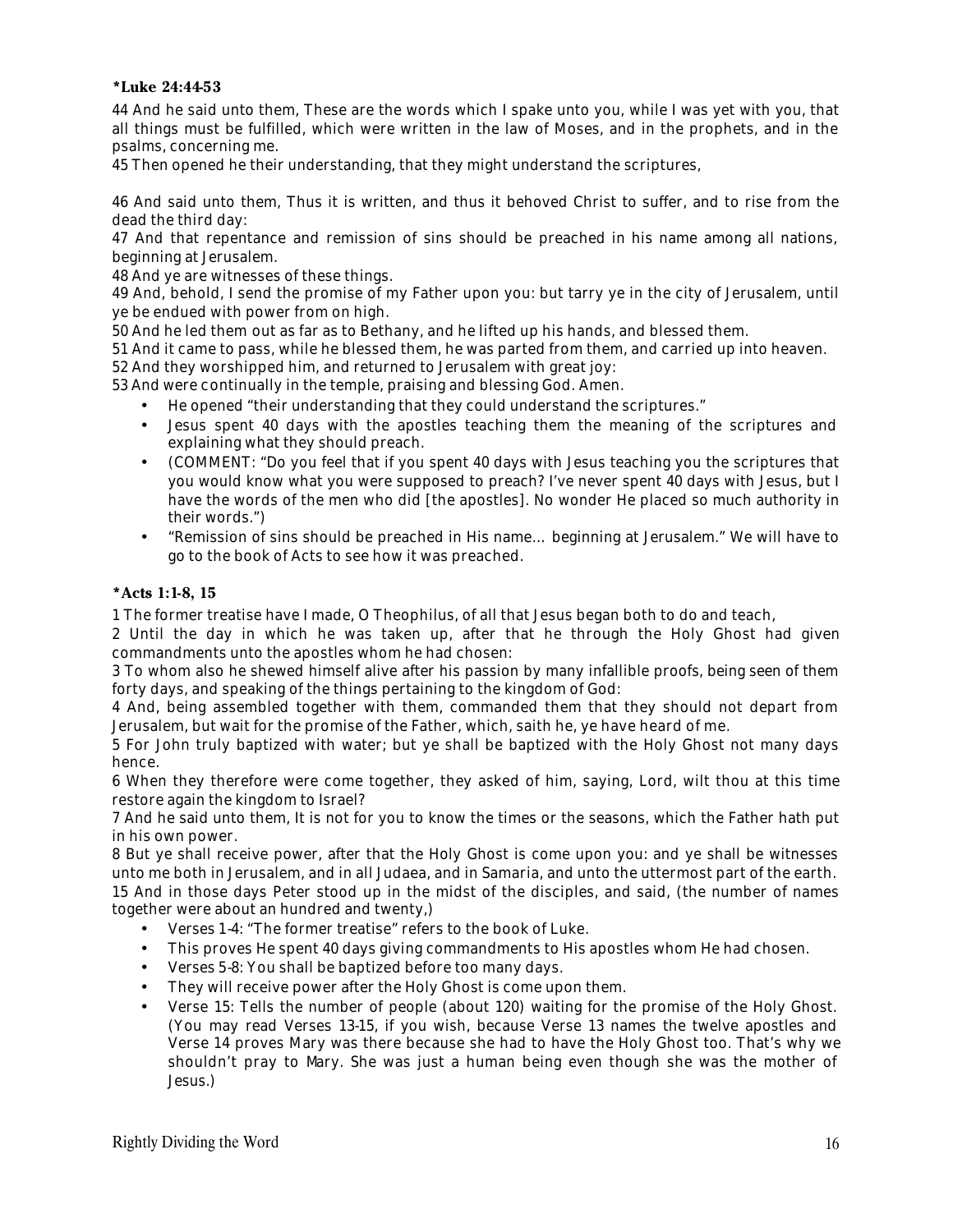**\*Acts 2:1-21**

1 And when the day of Pentecost was fully come, they were all with one accord in one place.

2 And suddenly there came a sound from heaven as of a rushing mighty wind, and it filled all the house where they were sitting.

3 And there appeared unto them cloven tongues like as of fire, and it sat upon each of them.

4 And they were all filled with the Holy Ghost, and began to speak with other tongues, as the Spirit gave them utterance.

5 And there were dwelling at Jerusalem Jews, devout men, out of every nation under heaven.

6 Now when this was noised abroad, the multitude came together, and were confounded, because that every man heard them speak in his own language.

7 And they were all amazed and marvelled, saying one to another, Behold, are not all these which speak Galilaeans?

8 And how hear we every man in our own tongue, wherein we were born?

9 Parthians, and Medes, and Elamites, and the dwellers in Mesopotamia, and in Judaea, and Cappadocia, in Pontus, and Asia,

10 Phrygia, and Pamphylia, in Egypt, and in the parts of Libya about Cyrene, and strangers of Rome, Jews and proselytes,

11 Cretes and Arabians, we do hear them speak in our tongues the wonderful works of God.

12 And they were all amazed, and were in doubt, saying one to another, What meaneth this?

13 Others mocking said, These men are full of new wine.

14 But Peter, standing up with the eleven, lifted up his voice, and said unto them, Ye men of Judaea, and all ye that dwell at Jerusalem, be this known unto you, and hearken to my words:

15 For these are not drunken, as ye suppose, seeing it is but the third hour of the day.

16 But this is that which was spoken by the prophet Joel;

17 And it shall come to pass in the last days, saith God, I will pour out of my Spirit upon all flesh: and your sons and your daughters shall prophesy, and your young men shall see visions, and your old men shall dream dreams:

18 And on my servants and on my handmaidens I will pour out in those days of my Spirit; and they shall prophesy:

19 And I will shew wonders in heaven above, and signs in the earth beneath; blood, and fire, and vapour of smoke:

20 The sun shall be turned into darkness, and the moon into blood, before that great and notable day of the Lord come:

21 And it shall come to pass, that whosoever shall call on the name of the Lord shall be saved.

- All received the Holy Ghost and spoke in tongues as the Spirit gave them utterance
- Verses 6-8: They heard them in their own tongue wherein they were born. In other words, God made sure someone in the 120 was speaking in the language of each of the 16 different countries represented there. (Example: The Cretes could understand the one speaking in the Cretian language and the Medes understood the one speaking the Medean language, etc.)
- Verses 910: More than just 12 received it because they were speaking about 16 or more different languages.
- Verse 13: The people were reacting to the Spirit in such a way that many mocked them and thought they were drunk.
- Verse 14: Peter stood up and began to tell them (probably in the Greek language, which was common to all), "This is that spoken by the prophet Joel" and explained that this is the Spirit of God being poured out.
- Verses 17-21 are a quotation of Joel's prophecy.
- According to what Paul wrote in Romans 10, they couldn't call on the Lord until they hear the gospel preached by a man sent of God, so notice that Peter starts preaching to them about Jesus. We'll pick up his message in Verse 36.

#### **\*Acts 2:36-42**

36 Therefore let all the house of Israel know assuredly, that God hath made that same Jesus, whom ye have crucified, both Lord and Christ.

37 Now when they heard this, they were pricked in their heart, and said unto Peter and to the rest of the apostles, Men and brethren, what shall we do?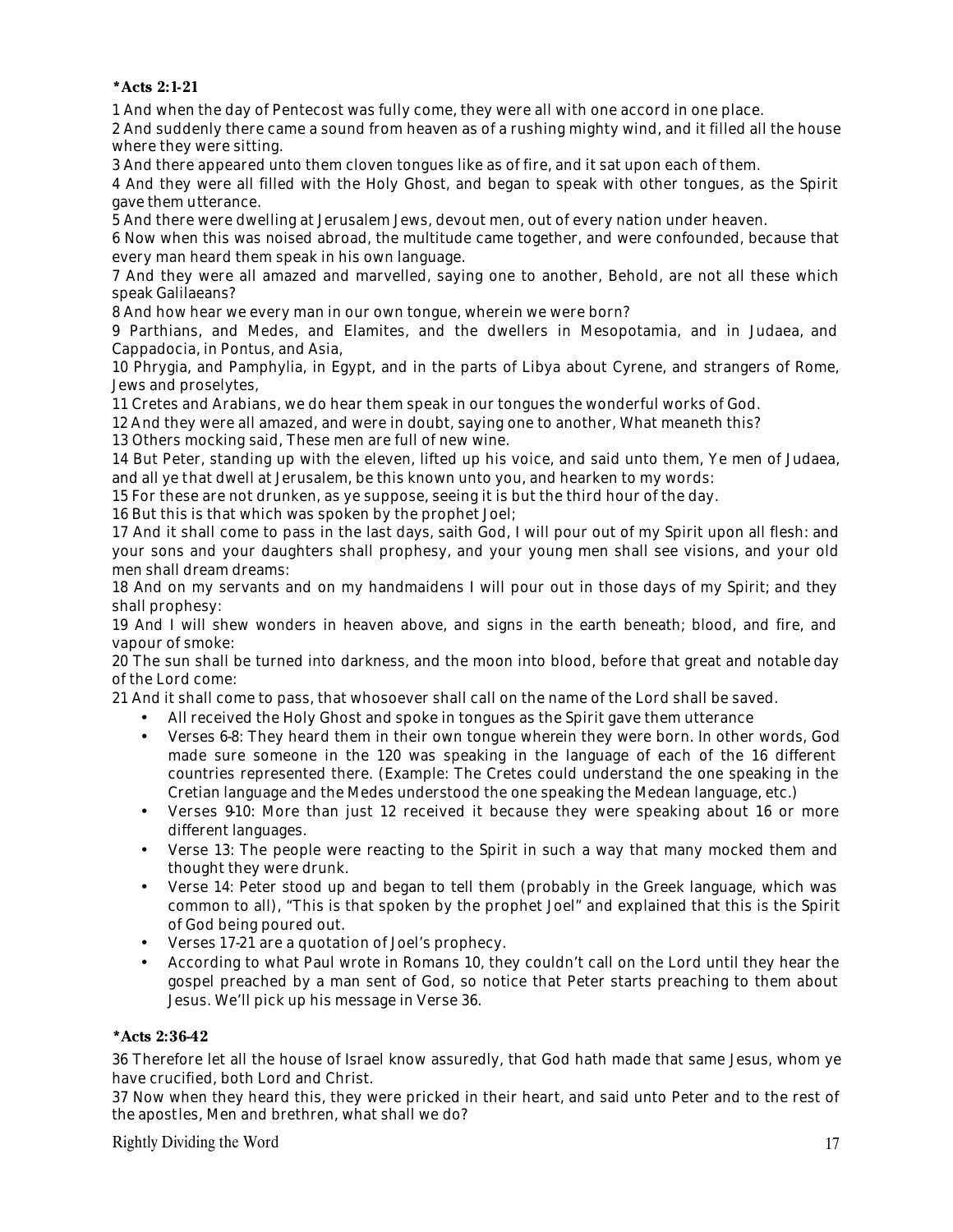38 Then Peter said unto them, Repent, and be baptized every one of you in the name of Jesus Christ for the remission of sins, and ye shall receive the gift of the Holy Ghost.

39 For the promise is unto you, and to your children, and to all that are afar off, even as many as the Lord our God shall call.

40 And with many other words did he testify and exhort, saying, Save yourselves from this untoward generation.

41 Then they that gladly received his word were baptized: and the same day there were added unto them about three thousand souls.

42 And they continued stedfastly in the apostles' doctrine and fellowship, and in breaking of bread, and in prayers.

- Jesus has been made Lord and Christ.
- When asked, "what shall we do?" the answer Peter gave in Verses 38-39 is what we've been waiting to hear.
- "Repent and be baptized every one of you in the name of Jesus Christ for the remission of sins" (remember Luke 24:47)" and ye shall receive the gift of the Holy Ghost."
- (COMMENT: "Was there a birth of water and Spirit involved? Yes.")
- Promise is to everyone God calls. Why? Must be born of the Spirit.
- Baptism is called a birth of water because it removes the record of sin from a person's life and their judgment starts over at the house of God; so, they are "born again."
- \*1 Peter 3:20-21
- Baptism in water saves us just like the water saved Noah's family. It doesn't literally remove sin but it removes it from God's record book and your conscience.
- $*Acts 22:16$
- This tells us of the conversion of Paul, "be baptized and wash away thy sins calling on the name of the Lord." (The same thing Peter preached saved Paul.)
- $*Acts 9:5, 17-18$
- This further tells us about the conversion of Paul.
- Verse 5: The Lord himself said His name was Jesus.
- Verse 17-18: He received the Holy Ghost as well as being baptized to wash away his sins. It didn't say he spoke in tongues, but it doesn't say he didn't either. However, he did write in 1 Corinthians that he spoke in tongues more than any of them, so he had to start sometime.
- (COMMENT: "Some people say it doesn't matter what name you baptize in since they are all one anyhow. If the Bible says it doesn't matter, then it doesn't matter; but if the Bible says it matters, then it does make a difference. Let's read our next scripture and see what it says.")

#### **\*Acts 4:10-12**

10 Be it known unto you all, and to all the people of Israel, that by the name of Jesus Christ of Nazareth, whom ye crucified, whom God raised from the dead, even by him doth this man stand here before you whole.

11 This is the stone which was set at nought of you builders, which is become the head of the corner.

12 Neither is there salvation in any other: for there is none other name under heaven given among men, whereby we must be saved.

- "Name of Jesus Christ"—"none other name under heaven given among men whereby we must be saved."
- Where was the name given to men in the plan of salvation? In baptism. As many as have been baptized into Christ have put on Christ.
- It is the only name that will save us and remember, Peter said, "Baptism does now save us."

#### **Colossians 3:17**

17 And whatsoever ye do in word or deed, do all in the name of the Lord Jesus, giving thanks to God and the Father by him.

- Do all in Jesus' name—this includes baptism.
- (TEACHERS: You must listen to the tapes to be able to explain the next scripture, because some of the points will be new to you and they can't all be written out.)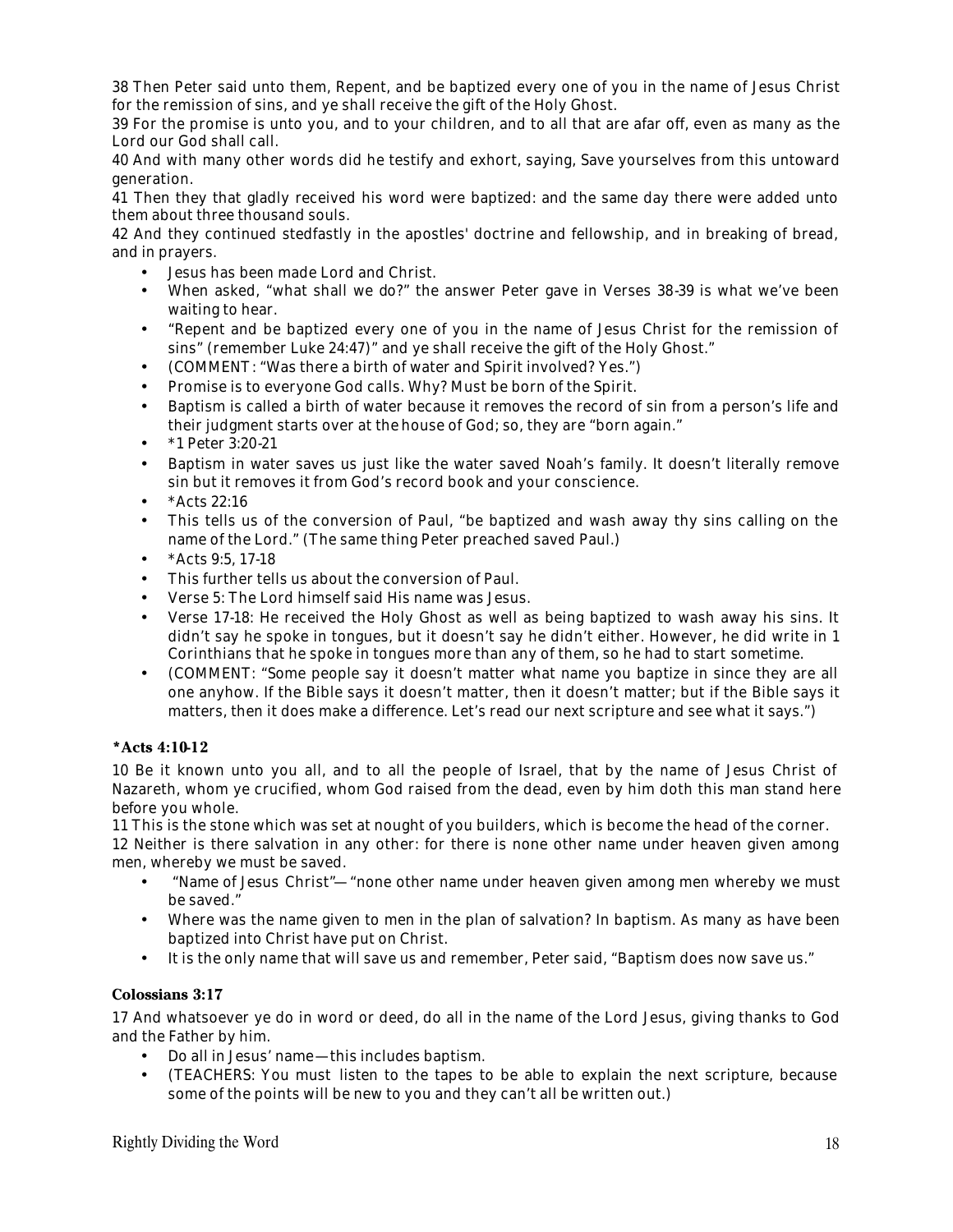# **\*Colossians 2:8-12**

8 Beware lest any man spoil you through philosophy and vain deceit, after the tradition of men, after the rudiments of the world, and not after Christ.

9 For in him dwelleth all the fulness of the Godhead bodily.

10 And ye are complete in him, which is the head of all principality and power:

11 In whom also ye are circumcised with the circumcision made without hands, in putting off the body of the sins of the flesh by the circumcision of Christ:

12 Buried with him in baptism, wherein also ye are risen with him through the faith of the operation of God, who hath raised him from the dead.

- Beware of philosophy and traditions of men.
- "Ye are complete in Him" (not them), "which is the head of all principality and power."
- Verse 11: The New Testament church is "circumcised with the circumcision made without hands" (spiritual circumcision not physical), which the Old Testament physical circumcision was a type and a shadow of the spiritual circumcision in the New Testament. That involved "putting off the body the sins of the flesh" (not the literal cutting away of the flesh itself).
- (TEACHERS: At this point, explain the Old Testament covenant of circumcision (as explained on the tapes) that God made with Abraham, which was an everlasting covenant, that we must become a part of, in order to be saved. Salvation is of the Jews and we must get "grafted in" according to scripture or we can't be saved.)
- Verse 12: Our circumcision is being baptized in the name of Jesus to remove the sins of the flesh.
- Explain: Israel (type of church) coming out of Egypt (type of sin) through the Red Sea (type of baptism) and drowning all of Pharaoh's army (type of sin) and washing them away, because sin can go no further than the water. It is washed away in water in the name of Jesus.

#### **\*Acts 8:5-24**

Acts 8:5-24

5 Then Philip went down to the city of Samaria, and preached Christ unto them.

6 And the people with one accord gave heed unto those things which Philip spake, hearing and seeing the miracles which he did.

7 For unclean spirits, crying with loud voice, came out of many that were possessed with them: and many taken with palsies, and that were lame, were healed.

8 And there was great joy in that city.

9 But there was a certain man, called Simon, which beforetime in the same city used sorcery, and bewitched the people of Samaria, giving out that himself was some great one:

10 To whom they all gave heed, from the least to the greatest, saying, This man is the great power of God.

11 And to him they had regard, because that of long time he had bewitched them with sorceries.

12 But when they believed Philip preaching the things concerning the kingdom of God, and the name of Jesus Christ, they were baptized, both men and women.

13 Then Simon himself believed also: and when he was baptized, he continued with Philip, and wondered, beholding the miracles and signs which were done.

14 Now when the apostles which were at Jerusalem heard that Samaria had received the word of God, they sent unto them Peter and John:

15 Who, when they were come down, prayed for them, that they might receive the Holy Ghost:

16(For as yet he was fallen upon none of them: only they were baptized in the name of the Lord Jesus.) 17 Then laid they their hands on them, and they received the Holy Ghost.

18 And when Simon saw that through laying on of the apostles' hands the Holy Ghost was given, he offered them money,

19 Saying, Give me also this power, that on whomsoever I lay hands, he may receive the Holy Ghost.

20 But Peter said unto him, Thy money perish with thee, because thou hast thought that the gift of God may be purchased with money.

21 Thou hast neither part nor lot in this matter: for thy heart is not right in the sight of God.

22 Repent therefore of this thy wickedness, and pray God, if perhaps the thought of thine heart may be forgiven thee.

23 For I perceive that thou art in the gall of bitterness, and in the bond of iniquity.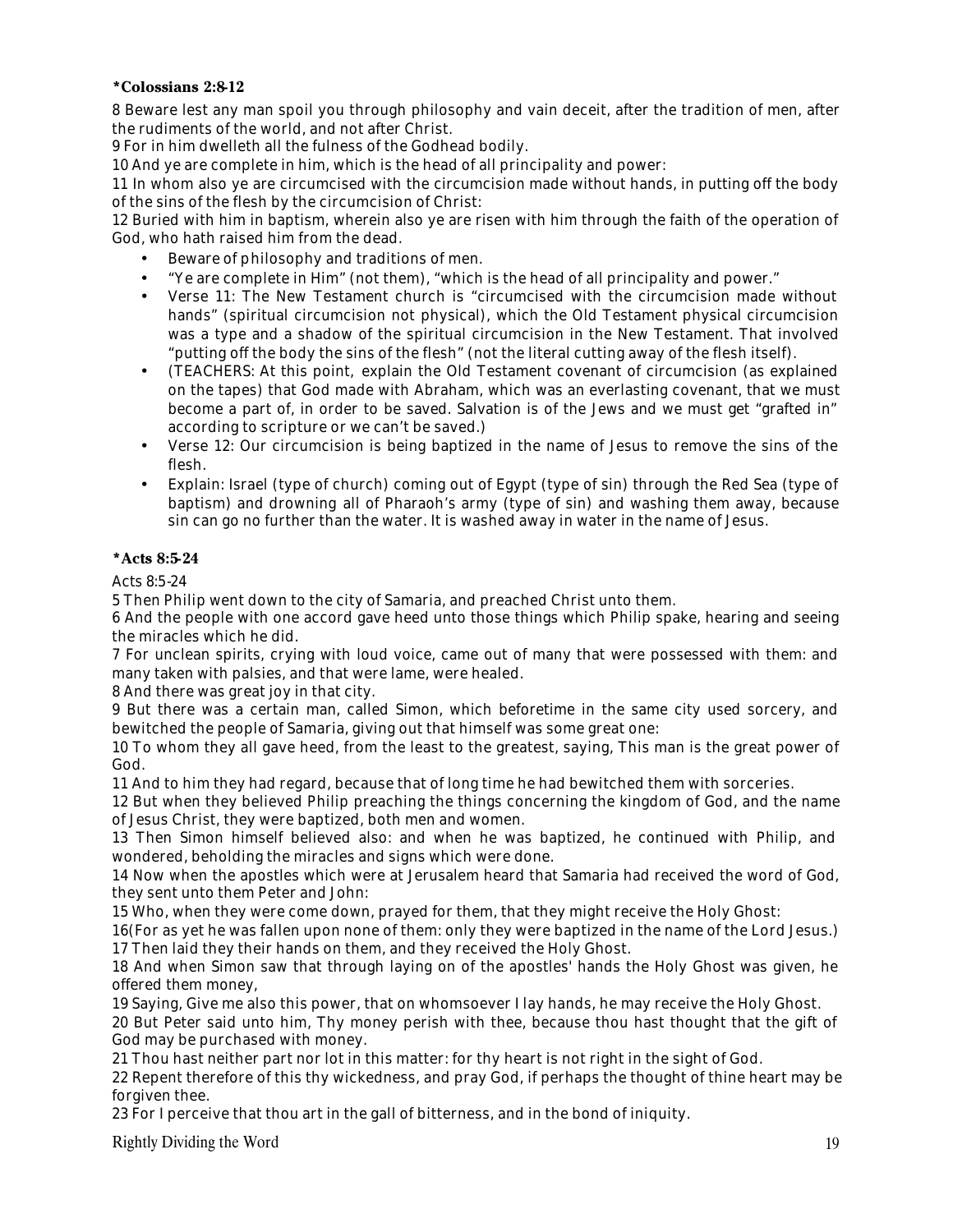24 Then answered Simon, and said, Pray ye to the Lord for me, that none of these things which ye have spoken come upon me.

- People were healed, received joy, and had demons cast out, but the question is, "Did they have the Holy Ghost yet?" Many people say, "I know I have the Holy Ghost because I got joy when I got it." If joy were a definite sign that a person has the Holy Ghost, then they would have to have it. The same would apply to the other two signs, but let's read on and see if they had it.
- Verse 12: They believed and were baptized. Some teach, "the moment you believe, the Holy Ghost automatically comes in" while others teach, "the moment you are baptized, the Holy Ghost automatically comes in." If either of these teachings were true, then they would have the Holy Ghost at this point.
- Verses13-17: They had been baptized in the name of Jesus Christ but they still didn't have the Holy Ghost until Peter and John came over and prayed for them. This proves the Holy Ghost is a separate experience from believing and baptism.
- It didn't say they spoke in tongues as on the day of Pentecost, but it does say Simon offered them money for that power, so there must have been something outward and miraculous that happened.

(TEACHERS: Give a brief explanation of how Phillip and the eunuch got together before picking up the story in the next scripture.)

#### **Acts 8:35-39**

35 Then Philip opened his mouth, and began at the same scripture, and preached unto him Jesus.

36 And as they went on their way, they came unto a certain water: and the eunuch said, See, here is water; what doth hinder me to be baptized?

37 And Philip said, If thou believest with all thine heart, thou mayest. And he answered and said, I believe that Jesus Christ is the Son of God.

38 And he commanded the chariot to stand still: and they went down both into the water, both Philip and the eunuch; and he baptized him.

39 And when they were come up out of the water, the Spirit of the Lord caught away Philip, that the eunuch saw him no more: and he went on his way rejoicing.

- Scriptures don't say what Phillip preached, but he must have preached baptism or the eunuch wouldn't have asked to be baptized.
- Phillip had to make sure the eunuch believed in Jesus or there would have been no need to baptize him in the name of someone he didn't even believe in.
- Believing is the foundation that the gospel (birth of water and Spirit) sits upon. Because if you don't believe in Him, why would you want His spirit?

#### **\*Acts 10:1-6, 33, 43-48**

1 There was a certain man in Caesarea called Cornelius, a centurion of the band called the Italian band,

2 A devout man, and one that feared God with all his house, which gave much alms to the people, and prayed to God alway.

3 He saw in a vision evidently about the ninth hour of the day an angel of God coming in to him, and saying unto him, Cornelius.

4 And when he looked on him, he was afraid, and said, What is it, Lord? And he said unto him, Thy prayers and thine alms are come up for a memorial before God.

5 And now send men to Joppa, and call for one Simon, whose surname is Peter:

6 He lodgeth with one Simon a tanner, whose house is by the sea side: he shall tell thee what thou oughtest to do.

33 Immediately therefore I sent to thee; and thou hast well done that thou art come. Now therefore are we all here present before God, to hear all things that are commanded thee of God.

43 To him give all the prophets witness, that through his name whosoever believeth in him shall receive remission of sins.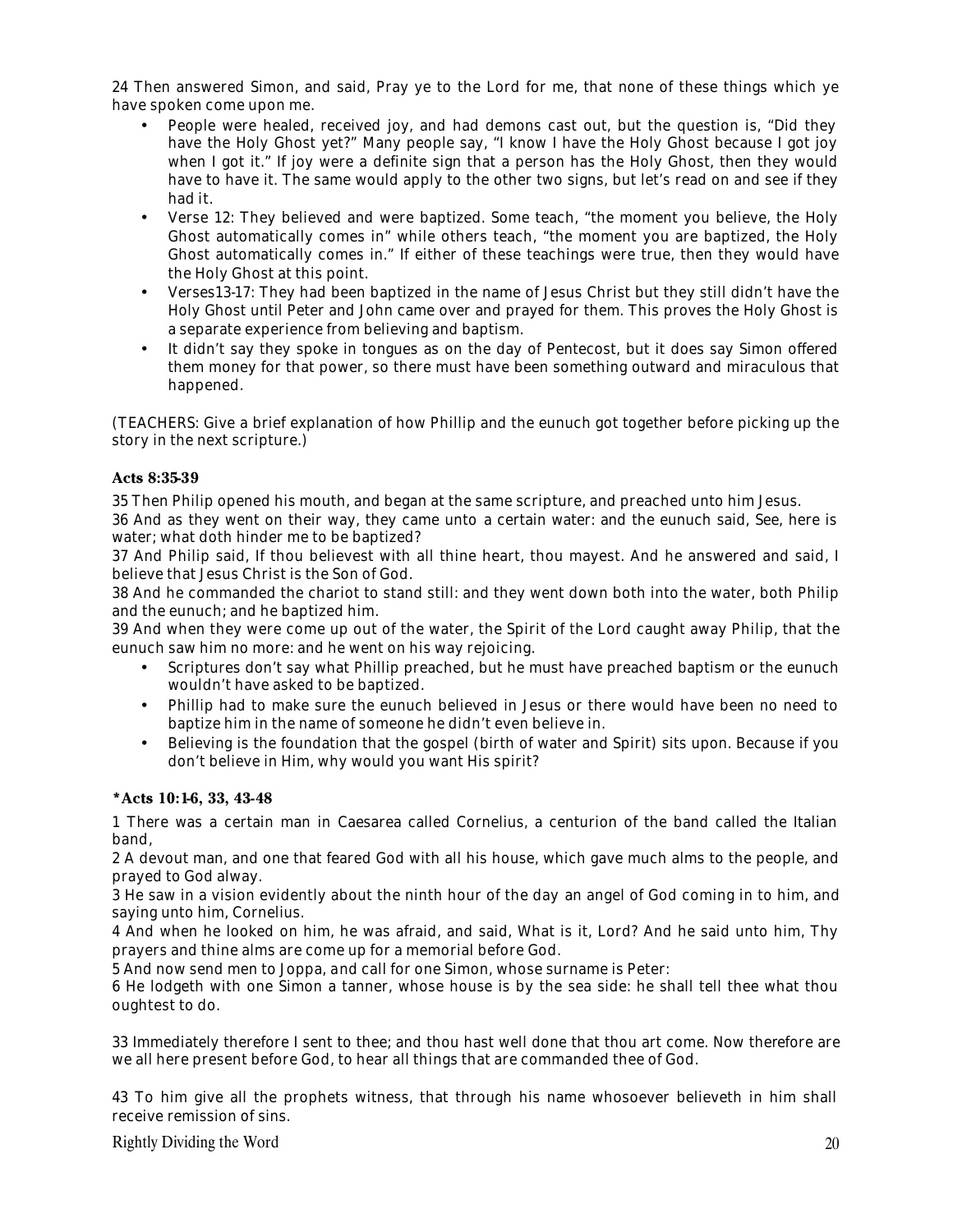44 While Peter yet spake these words, the Holy Ghost fell on all them which heard the word.

45 And they of the circumcision which believed were astonished, as many as came with Peter, because that on the Gentiles also was poured out the gift of the Holy Ghost.

46 For they heard them speak with tongues, and magnify God. Then answered Peter,

47 Can any man forbid water, that these should not be baptized, which have received the Holy Ghost as well as we?

48 And he commanded them to be baptized in the name of the Lord. Then prayed they him to tarry certain days.

- He was a devout man, feared God, prayed always, but was he saved (born of water and Spirit)?
- Prayed an angel down and he told Cornelius to go get Peter and he would tell him "what thou oughtest to do."
- (COMMENT: "You mean there was something else this good man had to do? Right! Goodness will not save a person; he must be born again.")
- Why didn't the angel tell him? Because the Bible says you must hear it from a man sent of God.
- (TEACHERS: Briefly fill in the story in Verses 7-32 in your own words so that student will understand the setting for Verse 33.)
- Verse 33: We want to hear all the things commanded you of God (refer back to Matthew 28:20). Let's see how He commands them to get baptized.
- Verse 43: We can receive remission of sins through His name. (They preached this by baptism, which proves the power of the name.)
- Verses 44-47: The Jews knew they received the Holy Ghost "for they heard them speak with tongues." (This must be the sound Jesus said you would hear when anyone receives the Spirit, John 3:8)
- Verse 48: He "commanded them to be baptized in the name of the Lord."

(TEACHERS: Give a brief setting for the next scripture.)

#### **\*Acts 16:30-34**

30 And brought them out, and said, Sirs, what must I do to be saved?

31 And they said, Believe on the Lord Jesus Christ, and thou shalt be saved, and thy house.

32 And they spake unto him the word of the Lord, and to all that were in his house.

33 And he took them the same hour of the night, and washed their stripes; and was baptized, he and all his, straightway.

34 And when he had brought them into his house, he set meat before them, and rejoiced, believing in God with all his house.

- Jailer asks Paul and Silas what he must do to be saved. Here is a person that knows nothing about Jesus, so the first thing he has to do is believe on Jesus. They told him to believe in Jesus and "thou shalt be saved."
- (COMMENT: Notice he said, "shalt be" not that "you are automatically saved" at that moment without anything else being done.)
- Remember that Paul wrote in Romans that what you have to believe is the gospel preached by a man of God.
- Verse 32: He preached unto him "the word of the Lord."
- Verse 33: He baptized them "the same hour of the night."
- If baptism were not essential, why would they risk having to evade the Roman army in the middle of the night just to find water in which to baptize them?

# **\*Acts 19:1-6**

1 And it came to pass, that, while Apollos was at Corinth, Paul having passed through the upper coasts came to Ephesus: and finding certain disciples,

2 He said unto them, Have ye received the Holy Ghost since ye believed? And they said unto him, We have not so much as heard whether there be any Holy Ghost.

3 And he said unto them, Unto what then were ye baptized? And they said, Unto John's baptism.

4 Then said Paul, John verily baptized with the baptism of repentance, saying unto the people, that they should believe on him which should come after him, that is, on Christ Jesus.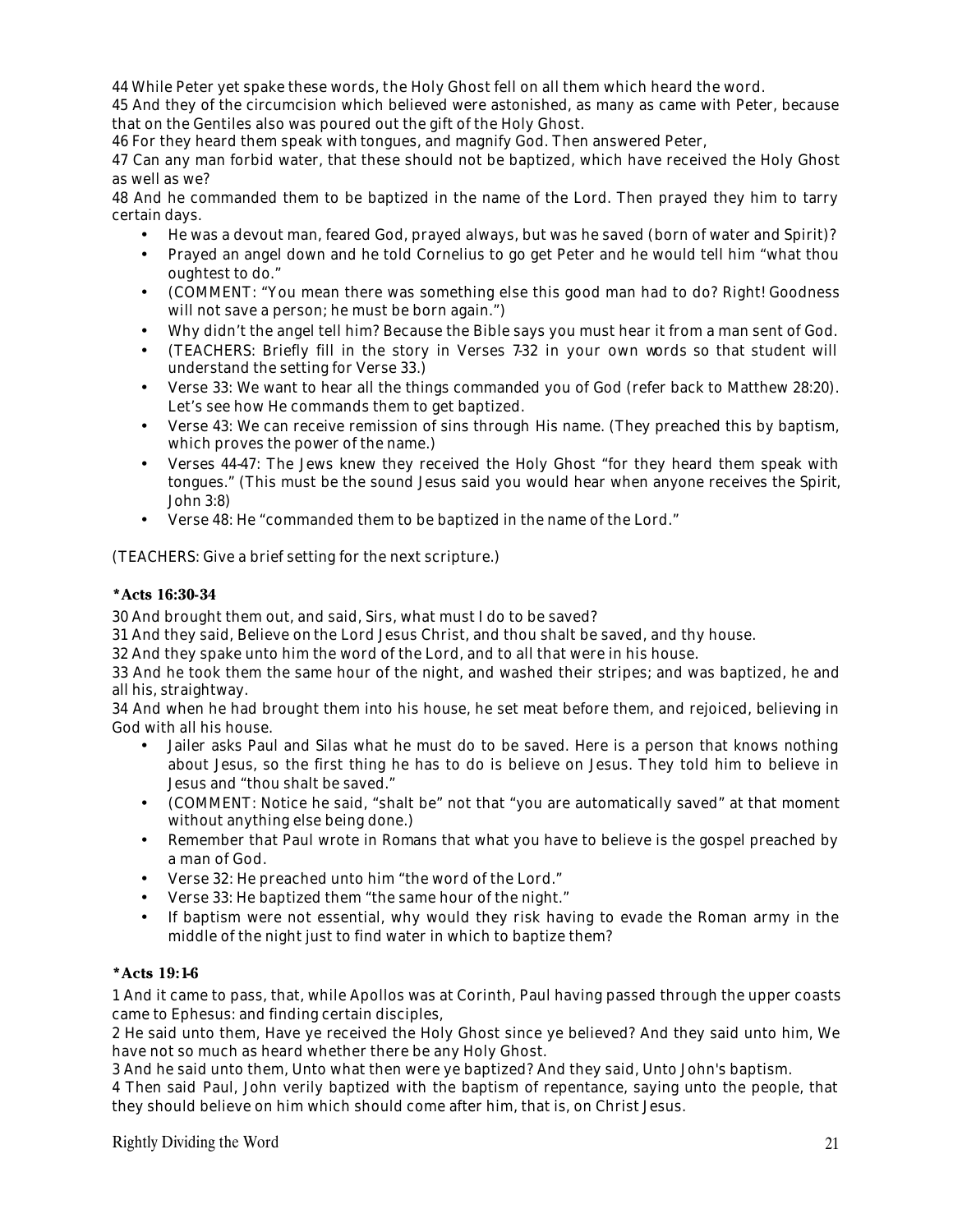5 When they heard this, they were baptized in the name of the Lord Jesus.

6 And when Paul had laid his hands upon them, the Holy Ghost came on them; and they spake with tongues, and prophesied.

- They had believed on the Lord and had been baptized in water.
- Paul asked them if they had received the Holy Ghost since they believed; so he definitely believed that receiving the Spirit and believing were two separate experiences.
- When they said they had never heard of it, he questioned them concerning their water baptism.
- John just preached repentance and believing (which is what most denominations preach today).
- Paul re-baptized them in Jesus' name and they received the Holy Ghost and spoke with tongues (birth of water and Spirit).
- It is very evident that the gospel all the apostles preached was: repentance, baptism in the name of Jesus Christ for the remission of sins, the infilling of the Holy Ghost, evidenced by speaking in other tongues.
- Does the church you have been or now attending preach this same message today, along with the other teachings of the apostles?

#### **TEACHERS:**

- Listen to the tapes for explanations on these final points. Be sure to invite them to attend church and be baptized in Jesus' Name.
- Also, leave them some tracts or materials on our beliefs (Apostles Doctrine). I recommend four or five doctrinal tracts (written by Bro. Eddie Jones of Minden, Louisiana): "Holy Ghost," "Water Baptism," "One God," "Speaking in Tongues," and "Meet the Originals" because they each have Biblical and historical proof in them.)
- Explain the difference in the gifts of tongues (in Corinthians) and receiving the Holy Ghost speaking in tongues (in Acts), along with showing that "that which is perfect" in Corinthians 13 is speaking of Jesus.

# **1 Corinthians 12:1**

1 Now concerning spiritual gifts, brethren, I would not have you ignorant.

• Proves that he is talking of the gifts of the Spirit to the church and he continues through Chapter 14.

#### **1 Corinthians 14:19, 23**

19 Yet in the church I had rather speak five words with my understanding, that by my voice I might teach others also, than ten thousand words in an unknown tongue.

23 If therefore the whole church be come together into one place, and all speak with tongues, and there come in those that are unlearned, or unbelievers, will they not say that ye are mad?

• Proves He is speaking of a time when the whole church comes together in one place; and, if the gift of tongues is in operation, it should be done for the edifying of the body.

#### **1 Corinthians 14:27-32**

27 If any man speak in an unknown tongue, let it be by two, or at the most by three, and that by course; and let one interpret.

28 But if there be no interpreter, let him keep silence in the church; and let him speak to himself, and to God.

29 Let the prophets speak two or three, and let the other judge.

30 If any thing be revealed to another that sitteth by, let the first hold his peace.

31 For ye may all prophesy one by one, that all may learn, and all may be comforted.

32 And the spirits of the prophets are subject to the prophets.

- Proves the difference in the two operations of tongues, especially Verse 27, because he said let it be done by two, or the most three, and that by course, let another interpret.
- (COMMENT: It never happened that way in the book of Acts; 12 at one time in Acts 19, all of Cornelius' household, 120 on the day of Pentecost, etc.)